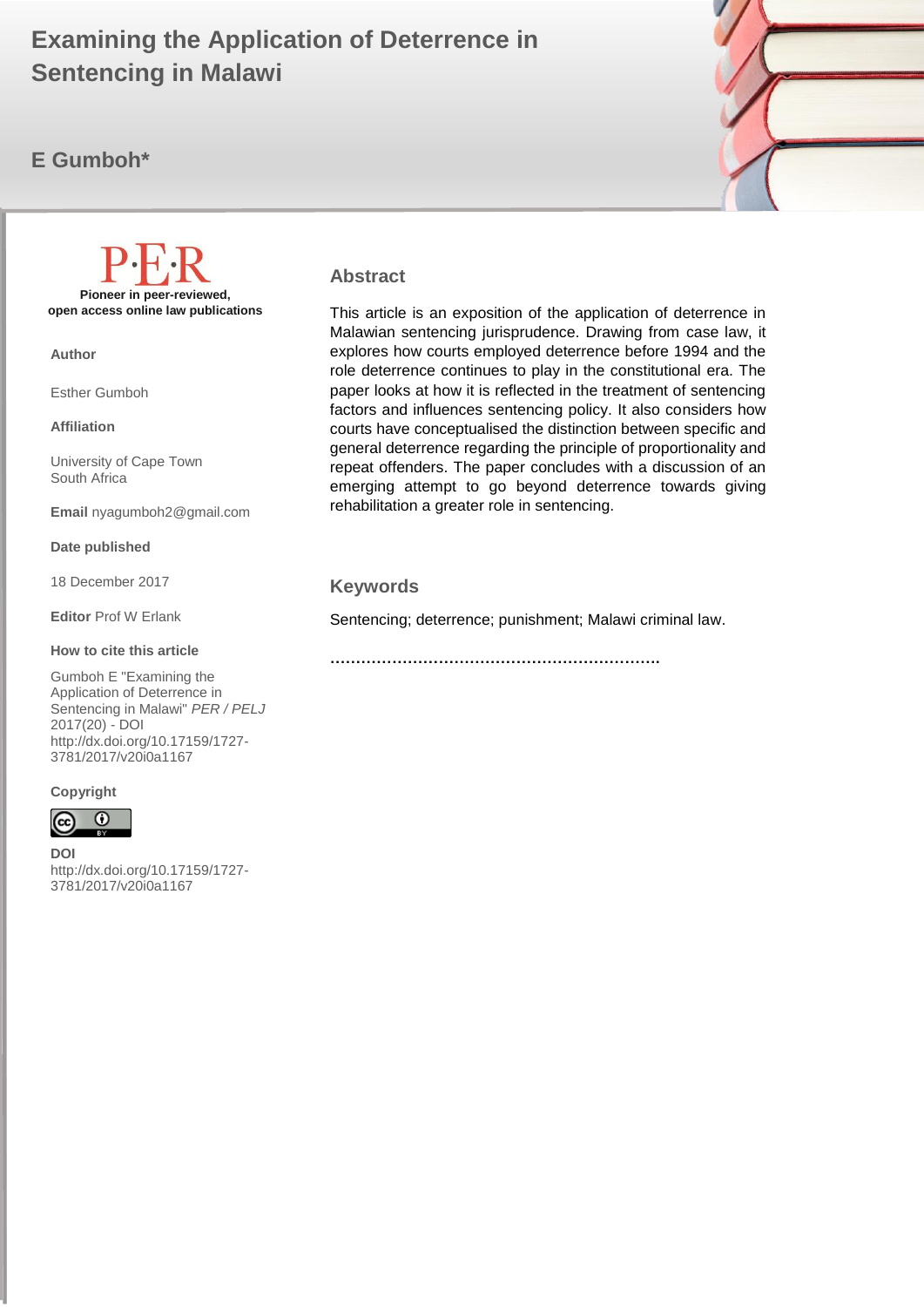### **1. Introduction**

Sentencing is one of the most difficult aspects of a criminal trial, not least because of the competing interests that are at play. A crucial task that a court is faced with is determining the purpose to be served by a sentence; that is, whether the sentence should aim at deterrence, retribution, community protection or rehabilitation. The chosen purpose will inform the emphasis that the court places on sentencing factors. In a constitutional democracy like Malawi, a general question is how punishment should be applied in a way that is consistent with the 1994 Constitution. The Constitution expressly requires the state to

… promote law and order … through the humane application and enforcement of laws and policing standards.<sup>1</sup>

Chirwa aptly notes that the Bill of Rights and human dignity in particular have "created a new blueprint for the administration of justice".<sup>2</sup> The Constitution guarantees an array of rights to every person. Section 19 enshrines the right to human dignity. This right demands that fair punishment must be imposed and that it must be enforced in a humane manner.<sup>3</sup> The Constitution specifically requires that human dignity must be respected in all judicial proceedings or any proceedings before any organ of state and during the enforcement of a penalty, $4$  and prohibits corporal punishment, torture, cruel, inhumane and degrading treatment or punishment.<sup>5</sup> These provisions have significant implications for the aims and severity of criminal punishment and the manner in which it is enforced. The Constitution also recognises a range of rights that seek to protect the liberty of persons.<sup>6</sup> The right to personal liberty is expressly protected in section 18.

l Esther Gumboh. LLB Hons (UNIMA) LLM in Criminal Law (UCT) LLD (UCT). Postdoctoral fellow at the University of Cape Town, South Africa. Email: nyagumboh2@gmail.com.

<sup>1</sup> Section 13(m) of the *Constitution of the Republic of Malawi*, 1994 (the Constitution). Although this principle is not justiciable, courts are enjoined to have regard to it not only when applying and interpreting the Constitution and legislation but also when reviewing decisions by the executive: see *Masangano v Attorney General* Constitutional Case No 15 of 2007 (HC) 34-35 and 44-45.

<sup>2</sup> Chirwa *Human Rights under the Malawian Constitution* 126.

<sup>3</sup> Chirwa *Human Rights under the Malawian Constitution* 127.

<sup>4</sup> Section 19(2) of the Constitution.

 $5$  Section 19(3) of the Constitution.

This includes the right to dignity (s 19), the prohibition of corporal punishment, torture, cruel, inhumane and degrading treatment or punishment, the right to personal liberty (s 18) and other fair trial rights in s 42, such as the right to be promptly informed of the reason for one's detention, to be brought before a court of law within 48 hours, to be released from detention with or without bail, to be detained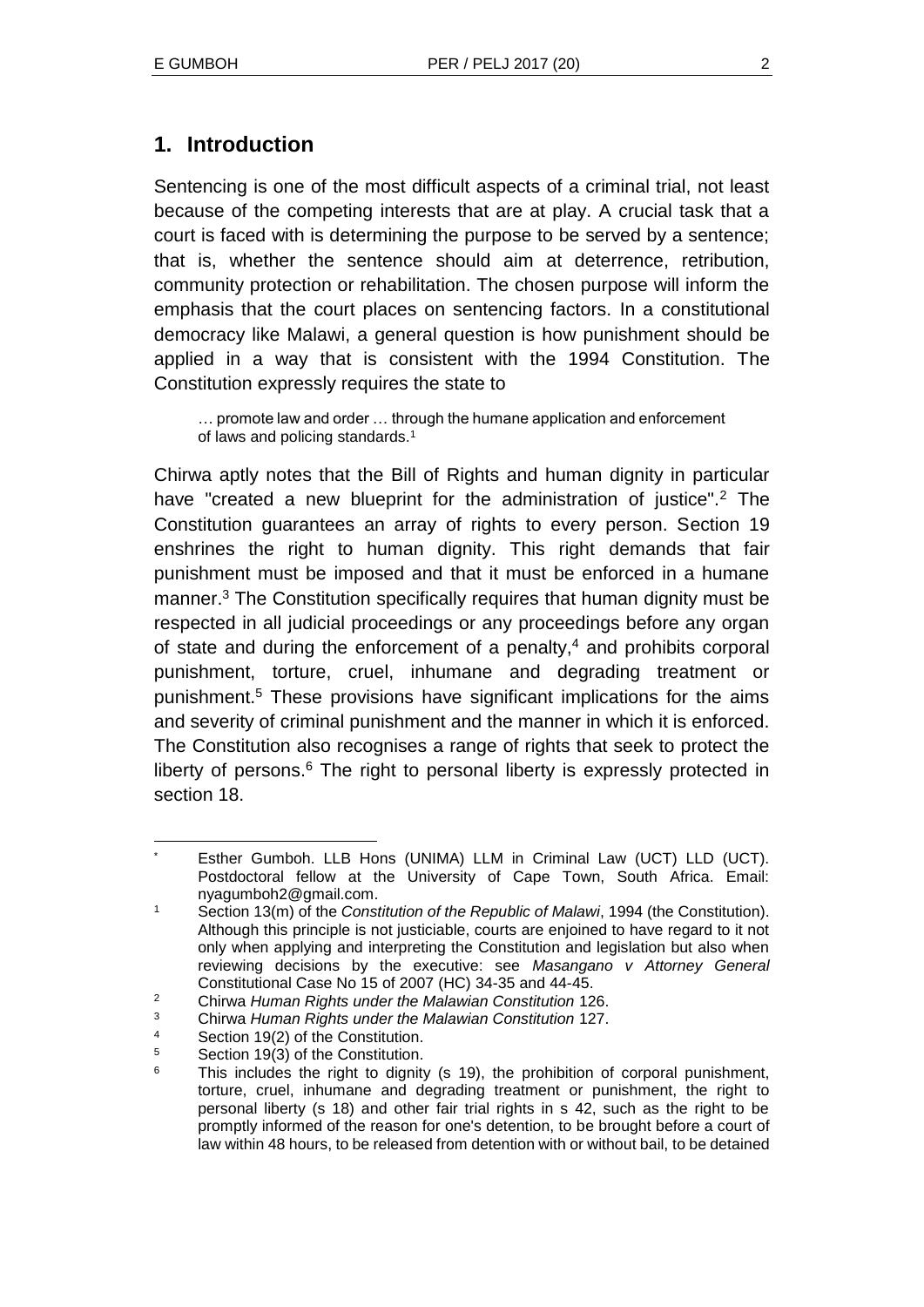This article examines the application of deterrence in Malawian sentencing jurisprudence. Drawing from case law, it explores how courts employed deterrence before 1994 and the role it continues to play in the constitutional era. The paper looks at how deterrence is reflected in the treatment of sentencing factors and influences sentencing policy. It also considers how courts have conceptualised the distinction between specific and general deterrence with regard to the principle of proportionality and repeat offenders. The paper concludes with a discussion of an emerging trend to go beyond deterrence in order to give rehabilitation a greater role in sentencing.

## **2. The theory of deterrence**

#### *2.1. Definition and overview*

Deterrence is a utilitarian theory of punishment. Utilitarianism is a moral theory that states that the ultimate good of society is to achieve happiness or pleasure and to avoid pain.<sup>7</sup> It is governed mainly by the principle of utility, which judges conduct by its ability to increase happiness or reduce pain.<sup>8</sup> An action is morally reasonable and defensible if it produces "the greatest happiness to the greatest number" of people.<sup>9</sup> As a utilitarian theory, deterrence justifies punishment by its ability to prevent future crime in society.<sup>10</sup> The punishment of an offender, though unpleasant and bringing unhappiness to him, is justified by its overall benefit of increasing societal happiness through crime prevention.<sup>11</sup> The theorisation of deterrence is mainly attributed to the early works of philosophers such as Thomas Hobbes, Cesare Beccaria and Jeremy Bentham. Deterrence occurs when a person refrains from an action because of the fear of the possible unpleasant consequences of that action. It assumes that offenders or potential offenders will not commit further offences for fear of being punished. To achieve this, the punishment must be sufficient to outweigh

in humane conditions, to challenge the lawfulness of one's detention and to be released immediately if such detention is unlawful. The Constitution also gives children additional rights such as the right to be treated in a manner that promotes their "reintegration into society to assume a constructive role", to not be sentenced to life imprisonment without the possibility of release and to be imprisoned only as "a last resort and for the shortest period of time consistent with justice and public protection". The Constitution also embraces international law as a source of law and an interpretative aid (s 11(2)(c)), bringing into play international standards of punishment.

<sup>7</sup> See generally Bykvist *Utilitarianism* 16-30.

<sup>8</sup> Bentham *Principles of Morals and Legislation* 11-12.

<sup>9</sup> Bentham "Comment on the Commentaries" 393.

<sup>10</sup> Marsh, Cochrane and Melville *Criminal Justice* 8.

<sup>11</sup> Hospers *Human Conduct* 454.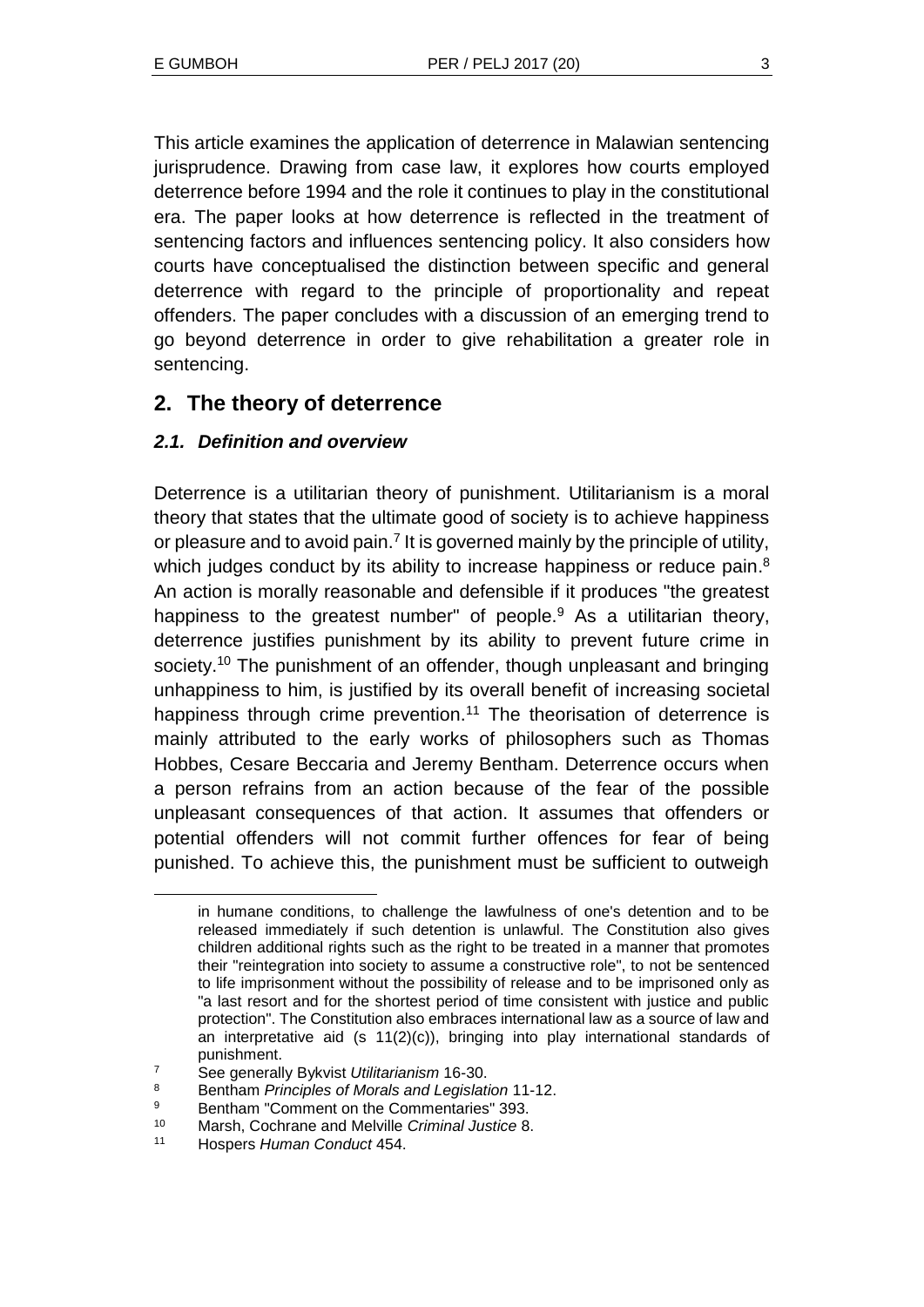the profit of the offence.<sup>12</sup> Deterrence depends on the frightening effect of punishment emanating from the risk of discovery and punishment outweighing the temptation to commit an offence.<sup>13</sup> Deterrence can be specific or general. Specific deterrence aims to discourage the punished offender from re-offending by instilling fear in the offender of being punished again while general deterrence aims at preventing potential offenders from committing crimes.<sup>14</sup>

The severity and certainty of punishment are key concepts in deterrence.<sup>15</sup> Both Beccaria<sup>16</sup> and Bentham<sup>17</sup> believe that punishment must exceed the benefits derived from the crime committed. They explain that severity applies to both the quantum and nature of punishment and that unjust punishments are those which exceed the quantum that was necessary to achieve deterrence.<sup>18</sup> Beccaria adds that the quantum of punishment must rise with the profit of the offence.<sup>19</sup> He regards the certainty of arrest and punishment as more fundamental to the preventive force of punishment than severity.<sup>20</sup> Severe punishment must be coupled with the certainty not only of being caught but also being convicted; otherwise, the punishment remains a threat only on paper. In addition, punishment must be swift. Beccaria explains that

[t]he more immediately after the commission of a crime a punishment is inflicted, the more just and useful it will be.<sup>21</sup>

He further clarifies that the immediacy of punishment is crucial in that it ensures that punishment is seen as the inevitable consequence of crime.<sup>22</sup> This implies that the swiftness of punishment will add to its deterrent effect.<sup>23</sup> Thus, Beccaria regards the prerogative of mercy and other forms of early

<sup>12</sup> Bentham *Principles of Morals and Legislation* 166.

<sup>13</sup> Andenaes *Punishment and Deterrence* 7.

<sup>14</sup> Cavadino and Dignan *Penal System* 34.

Apel and Nagin "General Deterrence" 412.

<sup>16</sup> Beccaria 1764 http://files.libertyfund.org/files/2193/Beccaria\_1476\_EBk\_v6.0.pdf 49.

<sup>17</sup> Bentham *Principles of Morals and Legislation* 166.

<sup>18</sup> Bentham *Principles of Morals and Legislation* 166; Beccaria 1764 http://files.libertyfund.org/files/2193/Beccaria\_1476\_EBk\_v6.0.pdf 49.

<sup>19</sup> Beccaria 1764 http://files.libertyfund.org/files/2193/Beccaria\_1476\_EBk\_v6.0.pdf 49.

<sup>20</sup> Maestro *Cesare Beccaria* 29.

<sup>21</sup> Beccaria 1764 http://files.libertyfund.org/files/2193/Beccaria\_1476\_EBk\_v6.0.pdf 39.

<sup>22</sup> Beccaria 1764 http://files.libertyfund.org/files/2193/Beccaria\_1476\_EBk\_v6.0.pdf 39.

<sup>23</sup> Maestro *Cesare Beccaria* 29.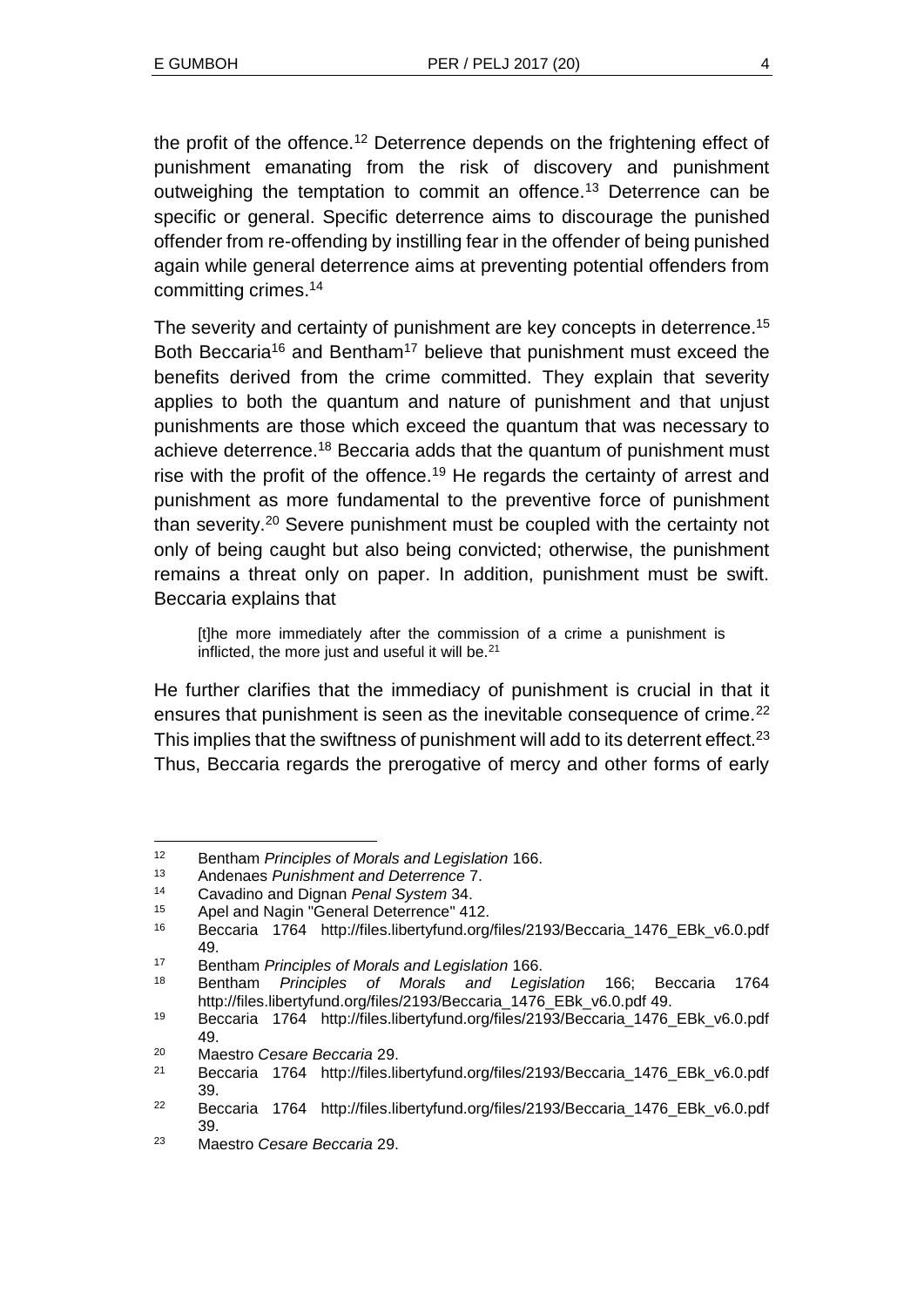release or reduction of sentences based on mitigating factors as detrimental to the certainty of punishment:

To show mankind that crimes are sometimes pardoned, and that punishment is not the necessary consequence, is to nourish the flattering hope of impunity, and is the cause of their considering every punishment inflicted as an act of injustice and oppression. The prince in pardoning gives up the public security in favour of an individual, and, by his ill−judged benevolence, proclaims a public act of impunity.<sup>24</sup>

The underlying assumption of deterrence is that human beings are rational actors who will weigh the profit of crime against its cost, including the applicable punishment. Proponents of deterrence therefore accept that deterrence is an inappropriate consideration for the mentally ill, the young, or those who committed the offence while provoked.<sup>25</sup> On the other hand, severe, swift, certain punishment will act as a deterrent for rational beings. This means that in addition to severity and certainty, the citizenry must be adequately informed about the applicable punishment and the actual sentences that are imposed on offenders.<sup>26</sup> This is particularly important for general deterrence.<sup>27</sup> Bentham states that punishment is inefficacious where the "the penal provision, though established, is *not conveyed* to the notice of the person on whom it seems intended that it should operate".<sup>28</sup> The public must also have sufficient details about the crime.<sup>29</sup>

### *2.2. Critical appraisal of deterrence*

Deterrence can be credited for not ignoring the consequences of punishment in that it seeks to apply it for the betterment of society. Consequently, it may be relevant in assessing harsh punishment that satisfies retribution but has no benefit to society. This would be vital in assessing the acceptability of some forms of punishment. However, deterrence has its own problems which disqualify it from being a dominant penal theory.

The first criticism of deterrence is that it runs the danger of justifying excessive punishment based on its perceived positive consequences. Consequently, it dehumanises an offender, failing to recognise man as an end in himself. This is contrary to the principle put forward by Kant that

l <sup>24</sup> Beccaria 1764 http://files.libertyfund.org/files/2193/Beccaria\_1476\_EBk\_v6.0.pdf 80.

<sup>25</sup> Fox and Freiberg *Sentencing* 211.

<sup>26</sup> Christopher 2002 *NWULR* 856.

<sup>27</sup> Zimring *Perspectives on Deterrence* 76.

<sup>28</sup> Bentham *Principles of Morals and Legislation* 160.

<sup>29</sup> Geerken and Gove 1975 *Law & Soc'y Rev* 507.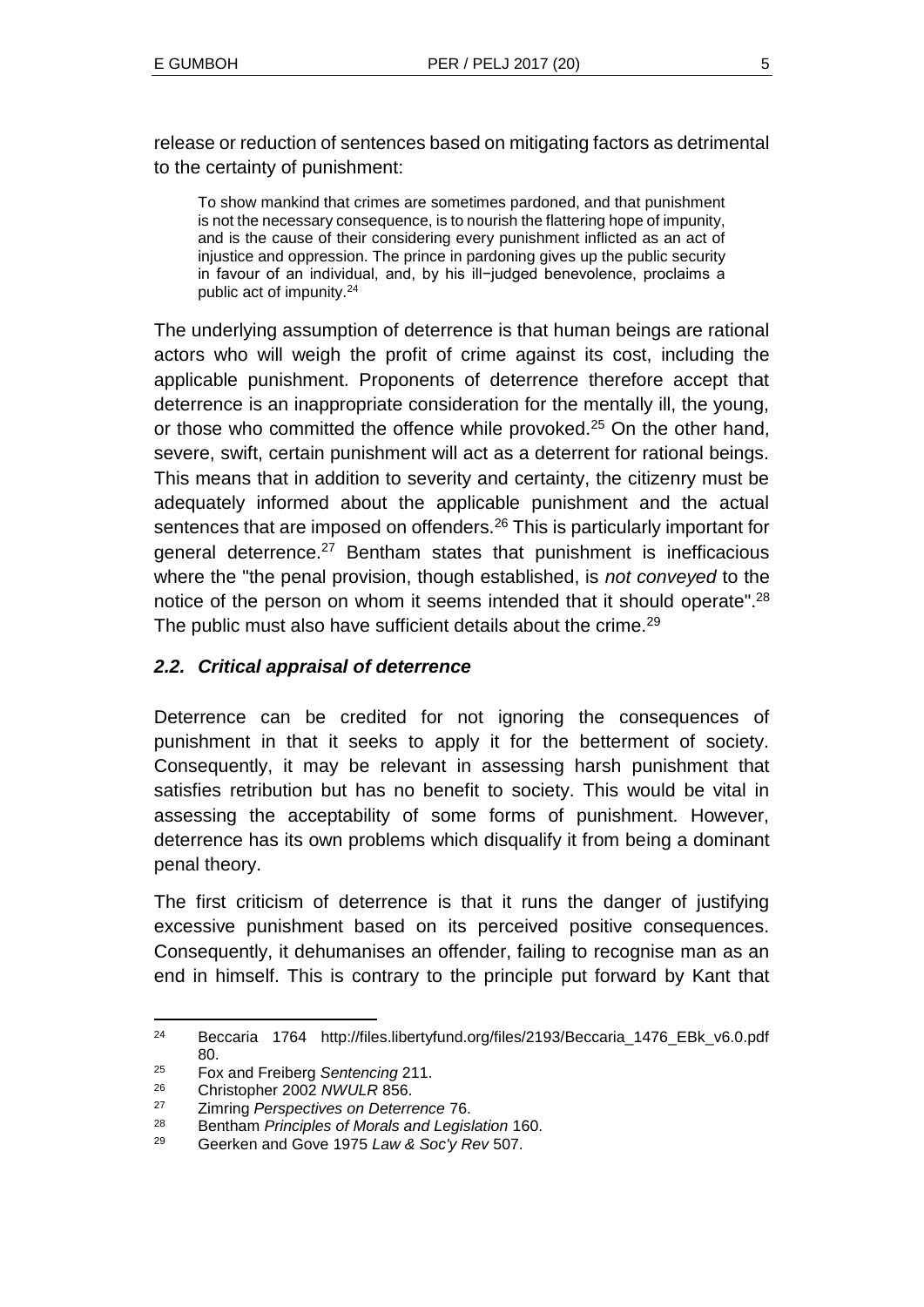human beings are ends in themselves and should not be treated as means to an end.<sup>30</sup> In *S v Makwanyane*, the South African Constitutional Court held that deterrence "instrumentalises the offender for state policy",

dehumanises … and objectifies him … as a tool for crime control. This objectification ... strips the offender of his ... human dignity.<sup>31</sup>

However, this criticism is valid only where, for the purposes of deterrence, the punishment imposed on an offender is increased beyond that which is otherwise proportional to the offence committed.

Another weakness with deterrence is that it is often used to justify stiffer sentences. Any penal policy that increases the length or nature of the punishment applicable is generally based on deterrence.<sup>32</sup> The problem is that deterrence fails to provide a measure for the quantum of punishment. If penalties must be "sufficiently" severe, then the prevalence of an offence will mean that a punishment has not achieved general or specific deterrence, which in turn will be taken to mean that the punishment is too lenient. Therefore, harsher sentences may be imposed if the desired effect is not achieved.<sup>33</sup> In some cases, the law may even resort to mandatory and minimum sentences. These sentences run the risk of disproportionality because they restrict or rule out a court's sentencing discretion and therefore ignore the circumstances of an offender. Proportionality requires that a sentence must be tailored to fit the circumstances of the crime and the offender. This cannot be properly achieved if a court does not have the discretion to individualise a sentence.

Deterrence focuses mainly on whether the punishment is sufficiently severe to act as a deterrent; thereby trivialising the circumstances of the offence and the offender. Therefore, a penal system based solely on deterrence is likely to achieve only skewed justice. Ignoring the individual means that deterrence is not prepared to accept the reformation of an offender as another aim of punishment or the importance of early release mechanisms. This undermines the individual even further and may violate the right to dignity and the prohibition of cruel, inhumane and degrading punishment.<sup>34</sup>

 $30$  Kant "Penal Law and the Law of Pardon" 31-32.

<sup>31</sup> *S v Makwanyane* 1995 3 SA 391 (CC) paras 313 and 316.

Apel and Nagin "General Deterrence" 412.

<sup>33</sup> Wasik *Emmins on Sentencing* 46.

<sup>&</sup>lt;sup>34</sup> The absence of an early release mechanism may render life and long-term imprisonment unconstitutional. See, for instance, *Vinter v United Kingdom*  Application Nos 66069/09, 3896/10 and 130/10, Merits, 9 July 2013 (ECtHR); *Kafkaris v Cyprus* [2008] ECtHR. International standards for punishment dictate that all prisoners must be offered the possibility of rehabilitation and the prospect of release. See, for instance, art 10(3) of the *International Covenant on Civil and*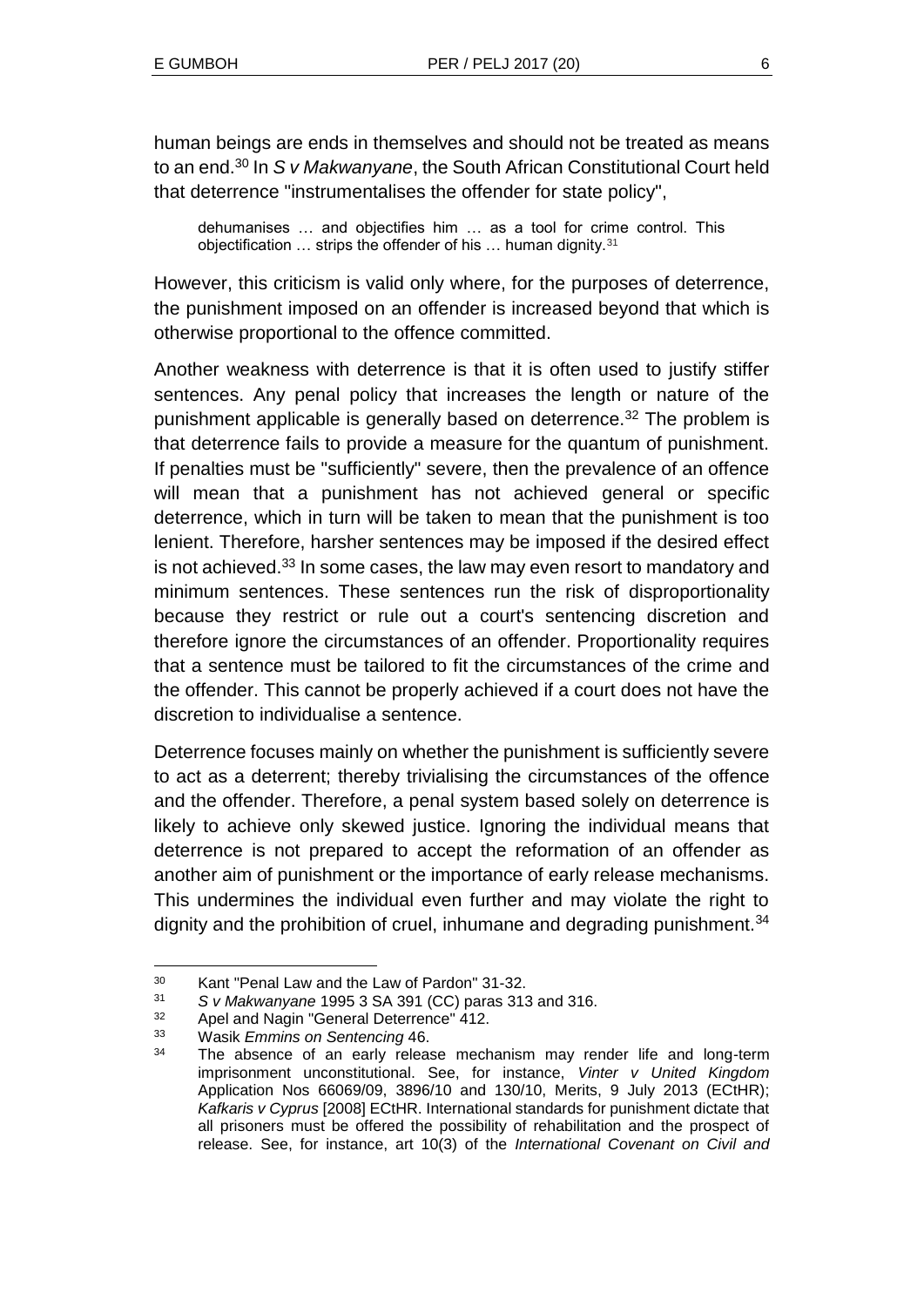Lastly, there are questions about whether deterrence works in practice and whether stiffer punishments help to reduce crime. There is no doubt that penalties do have a general deterrent effect.<sup>35</sup> Indeed, few would argue that people would refrain from committing crimes if criminal activity attracted a reward. However, the relationship between the severity of punishment and its deterrent effect is a complicated one. Proponents of deterrence like Andenaes state that this complication arises because the fear of punishment is not the only factor that serves as a disincentive to committing crimes; the state of mind of the public and the intensity of policing are also important.<sup>36</sup> More importantly, some people are deterred by moral considerations or fear of disapproval from those close to them, regardless of the severity of the punishment or knowledge of it.<sup>37</sup> Admittedly, the nature and severity of punishment is the easiest factor to regulate.

In summary, deterrence aims to prevent crime through the threat of punishment. This would necessitate that factors like the prevalence of the crime should be considered when sentencing an offender. Although there is no conclusive evidence as to how far deterrence works, it can play a limited role in punishment. People may learn from punishment, and it may thus provide a disincentive to crime. However, as noted above, a purely deterrence-based policy can result in harsh sentences. Proportionality considerations must therefore play a role in deciding the severity of punishment. Further, considering the inconclusive evidence regarding the relation between the severity of punishment and its deterrent effect, the legislature and the courts should be wary of increasing punishment as though deterrence were "an article of faith".<sup>38</sup> The personal circumstances of the offender should also be considered.

Lastly, by requiring that the law and punishment must be communicated to the public, deterrence reinforces the principle of legality, which requires that criminal laws must be clear so that ordinary people know the proscribed conduct and its punishment. This will make punishment a proactive, as opposed to a reactive, measure against crime.

*Political Rights* (1966) which provides that the penitentiary system shall have as its essential aim the reformation and social rehabilitation of prisoners. Various UN and regional instruments and the jurisprudence of international human rights bodies echo the need for a prospect of release: see Gumboh 2017 *JAL*.

<sup>35</sup> Van Den Haag 1982 *J Crim L & Criminology* 1034.

<sup>36</sup> Andenaes *Punishment and Deterrence* 22.

<sup>37</sup> Cavadino and Dignan *Penal System* 36.

<sup>38</sup> Fox and Freiberg *Sentencing* 210.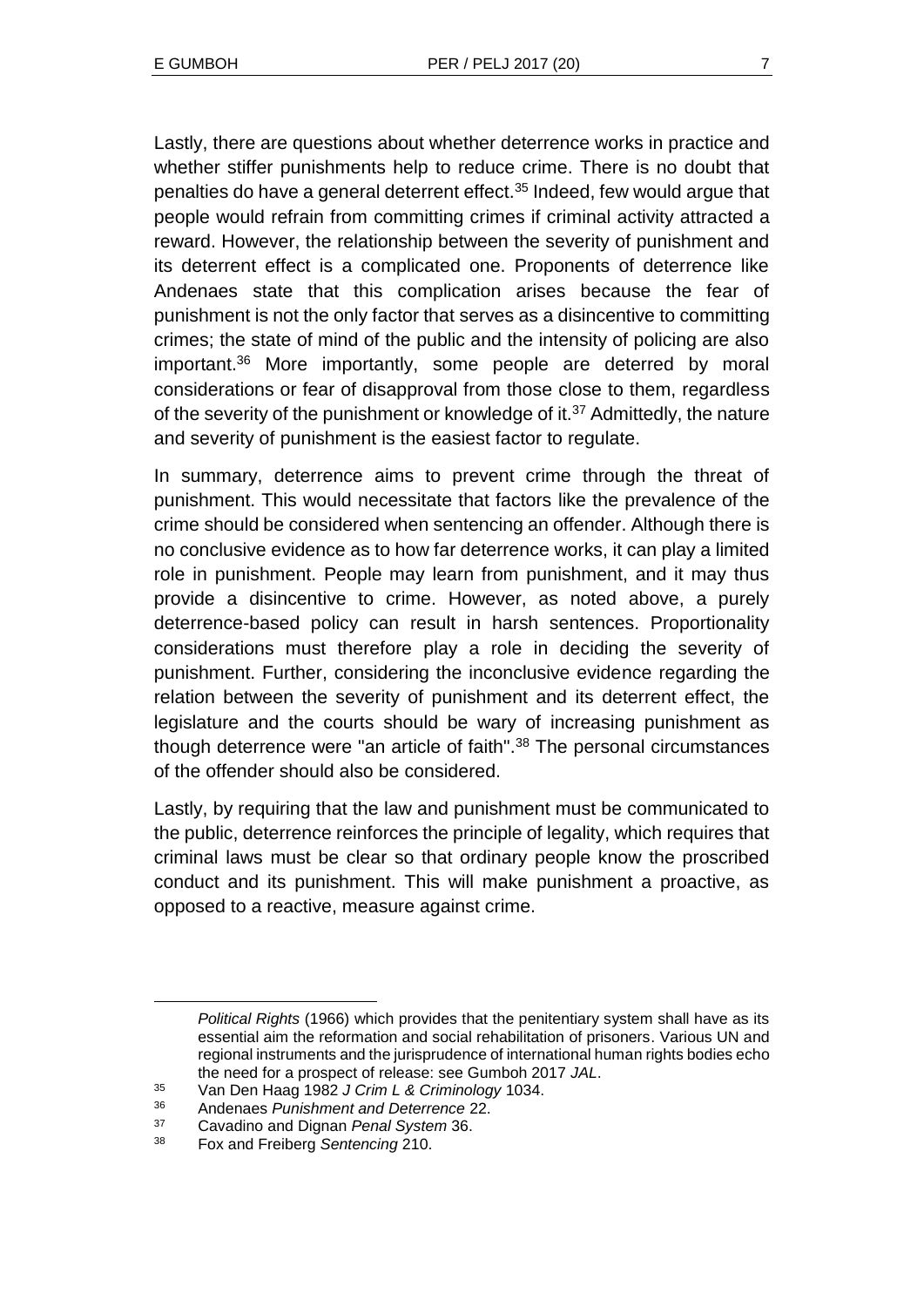### **3. Deterrence in Malawian sentencing jurisprudence**

#### *3.1. Deterrence before 1994*

Before the Constitution was adopted in 1994, the aims of punishment were largely deduced from the aims of criminal law. It was recognised that the aim of criminal law was not just retribution but ultimately crime prevention. Therefore, the courts emphasised crime prevention as the primary purpose of punishment. This required that deterrence and community protection (incapacitation) should be the priority in sentencing. In *R v Robert*, <sup>39</sup> Villiera J held:

The first and foremost [consideration in sentencing] is the public interest. The criminal law is publicly enforced, not only with the object of punishing crime, but also in the hope of preventing it. A proper sentence passed in public serves the public interest in two ways. It may deter others who might be tempted to try crime as seeming to offer easy money on the supposition that if the offender is caught and brought to justice the punishment will be negligible. Such a sentence may also deter the particular offender from committing a crime again or induce him to turn from criminal to honest living.

Accordingly, deterrence and community protection were individually seen as major aims of punishment.<sup>40</sup> Community protection was often regarded as a justification for imposing long and immediate sentences for serious offences. In *Banda and Others v Rep*, <sup>41</sup> the Malawi Supreme Court of Appeal (MSCA) held that serious offences should be severely punished with long prison sentences to protect the public, and that the goal of public protection would in such cases justify an order that the sentences should run consecutively. Similarly, in *Rep v Phale*<sup>42</sup> the court held that community protection was a justification for imposing otherwise harsh sentences in serious cases. Apart from community protection, long and immediate sentences were also considered necessary in serious cases to mark the gravity and public disapproval of the offence, and to punish the offender.<sup>43</sup> The pursuit of community protection and deterrence, especially where the offence was serious, would also justify a departure from sentencing principles provided this did not result in an extraordinarily excessive sentence.<sup>44</sup>

<sup>39</sup> *R v Robert* [1961-1963] 2 ALR Mal 291 (HC) 293.

<sup>40</sup> *Rep v Mpira* [1982-1984] 10 ALR Mal 67 (HC).

<sup>41</sup> *Banda v Rep* [1990] 13 MLR 56 (SCA) 59.

<sup>42</sup> *Rep v Phale* [1991] 14 MLR 438 (HC).

<sup>43</sup> *Rep v Msowoya* [1987-1989] 12 ALR Mal 394 (HC).

<sup>44</sup> *Kamil v Rep* [1973-1974] 7 MLR 169 (SCA); *Kumwenda v Rep* (1993) 16(1) MLR 233 (SCA).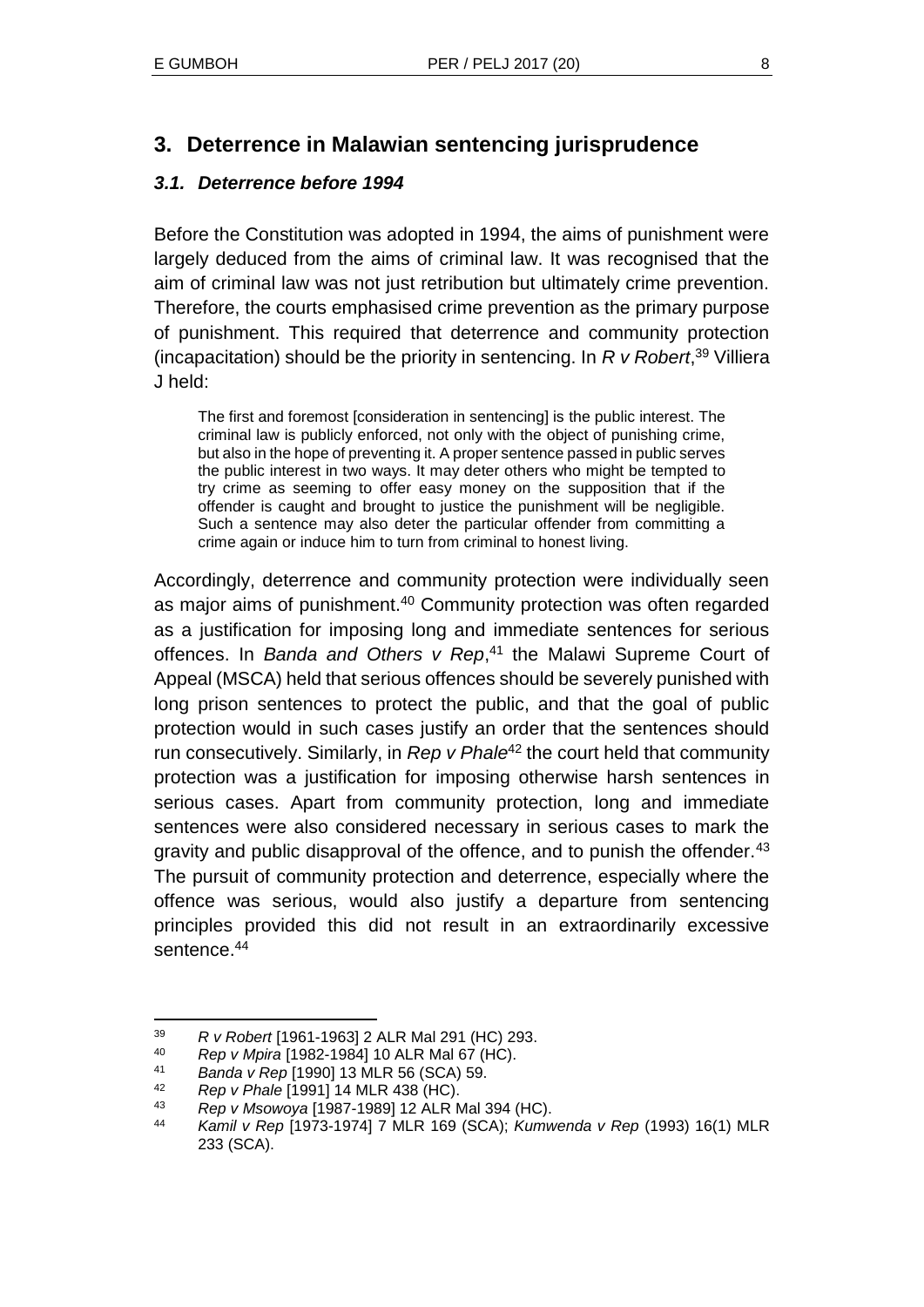In employing deterrence the courts distinguished between specific and general deterrence. Specific deterrence provided the rationale for considering an offender's criminal record in sentencing; unlike first offenders, repeat offenders were not entitled to leniency.<sup>45</sup> The reason for this was that a repeat offender showed that he had not learnt from or been deterred by his previous punishment. This rationale was evident, for example, in the general principle that the significance of previous convictions diminished with time.<sup>46</sup> The justification for this principle was that a lapse of time between the previous conviction and the current one must be considered in the offender's favour as an indication that the defendant has demonstrated that he tried to lead a clean life.<sup>47</sup> In 1964, however, Cram J held that a reasonable and proper sentence is one that is appropriate to the offence and the circumstances and that is not enhanced merely because the convict has previous convictions:<sup>48</sup>

[I]t is not right to hold over a man's past offences which have been dealt with by appropriate sentences, as we must assume [that] past offences have been dealt with, and add them up and increase … the severity of sentence for a later offence. That is dangerously like punishing a man twice for an offence. If a man who has been convicted shows himself unresponsive to leniency and persists in life of crime, that is a reason for giving him the proper and deserved sentence in the particular case. If, on the other hand, there are some merits, it may be that the court will treat him more leniently because he has shown himself in some way responsive to the warning which he has had.

General deterrence, aimed at deterring potential offenders, entailed that the prevalence of an offence was a basis for increasing a sentence.<sup>49</sup> This meant that like community protection, general deterrence was often used to justify stiff sentences in the form of long and immediate imprisonment in punishing serious cases.<sup>50</sup> In addition, it justified departure from established sentencing principles.<sup>51</sup> Suspended sentences were generally seen as inadequate for general deterrence. In *Rep v Nabanda*, <sup>52</sup> for example,

l <sup>45</sup> *R v White* [1923-1960] 1 ALR Mal 401 (HC); *Bwanali v R* [1964-1966] 3 ALR Mal 329 (HC). Compare *Makawa v Rep* Criminal Appeal No 196 of 1975 (HC) where previous convictions were used to justify the imposition of the maximum penalty; *Maikolo v R* [1964-1966] 3 ALR Mal 584 (SCA); *Rep v Havula* [1991] 14 MLR 429 (HC); *Chief Public Prosecutor v Nkosi* [1990] 13 MLR 97 (HC) (previous convictions are evidence of bad character).

<sup>46</sup> *Rendall-Day v Rep* [1966-1968] 4 ALR Mal 155 (HC).

John v Rep Criminal Appeal No 131 of 1975 (HC), where a lapse of six years prompted the court to disregard the offender's criminal record.

<sup>48</sup> *Maikolo v R* [1964-1966] 3 ALR Mal 584 (SCA) 594.

<sup>49</sup> *Rep v Phiri* [1993] 16(2) MLR 748 (HC); *R v Zagwa* [1923-1960] 1 ALR Mal 415 (HC).

<sup>50</sup> *Rep v Katole* [1993] 16(1) MLR 472 (HC); *Mpondamwala v Rep* [1984-1986] 11 ALR Mal 306 (HC).

<sup>51</sup> *Kamil v Rep* [1973-1974] 7 MLR 169 (SCA).

<sup>52</sup> [1984-1986] 11 ALR Mal 166 (HC).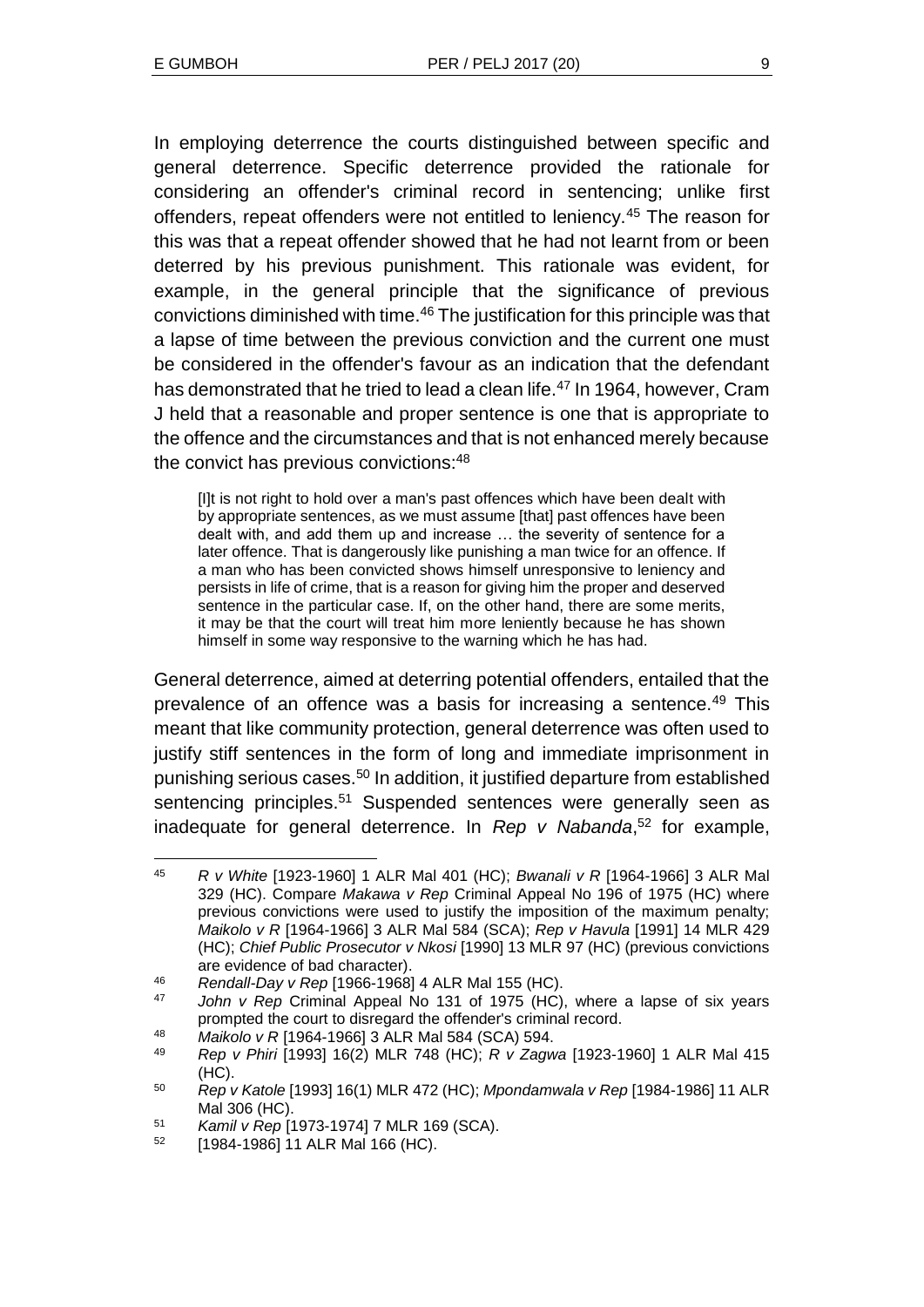Unyolo J held that a serious offence like child stealing should be punished with immediate imprisonment because a suspended sentence would send a wrong signal to the offender and potential offenders.

Interestingly, courts were of the view that general deterrence was not a suitable goal of punishment for first and young offenders. Hence, courts often refrained from imposing lengthy sentences on these offenders. Relying on *Rep v Banda*, <sup>53</sup> the court held in *Rep v Domingo*<sup>54</sup> that it is in the public interest that young offenders must not be used as ends for general deterrence. It added that where young offenders were concerned, general deterrence might still be achieved through short sentences.<sup>55</sup> The rationale for this was that general deterrence entailed long sentences which were deemed unsuitable for such offenders as they would inhibit their rehabilitation. This reasoning clearly underscores the fact that general deterrence was synonymous with long sentences.

It is important to mention that courts generally viewed first offenders as more likely to respond positively to punishment or the threat of punishment. For instance, Jere J remarked in *Rep v Matindi*: 56

The philosophy behind [suspended sentences] is that first offenders should be kept out of prison because contact with hardened criminals might have a bad influence on them, and, secondly, they should be given a chance to mend their ways but with a real threat that if they commit another offence during the period, the suspended sentence will be revived. In this way, therefore, the suspended sentence provides an incentive to first offenders to keep the law.

This reasoning presupposes that first offenders have a greater chance of changing their ways than repeat offenders. Thus, specific deterrence was likely to be achieved when dealing with first offenders. In fact, according to Chatsika J,

[i]t has been proved in certain cases that certain persons who are tempted to commit offences thinking that they would not be found, refrain from falling into similar temptations, when they have once been found and subjected to terms of imprisonment which have been suspended.<sup>57</sup>

The soundness of this position is considered in section 4.3.1 below.

<sup>53</sup> *Rep v Banda* [1984-1986] 11 ALR Mal 166 (HC), 7.

<sup>54</sup> *Rep v Domingo* Confirmation Case No 850 of 1990 (HC).

<sup>55</sup> See also *Rep v Nthara* [1984-1986] 11 ALR Mal 338 (HC); *Maniote v Rep* [1984- 1986] 11 ALR Mal 174 (HC); *Rep v Phiri* [1984-1986] 11 ALR Mal 176 (HC).

<sup>56</sup> *Rep v Matindi* Confirmation Case No 1699 of 1976 (HC).

<sup>57</sup> *Kalambo v Rep* Criminal Appeal No 199 of 1975 (HC).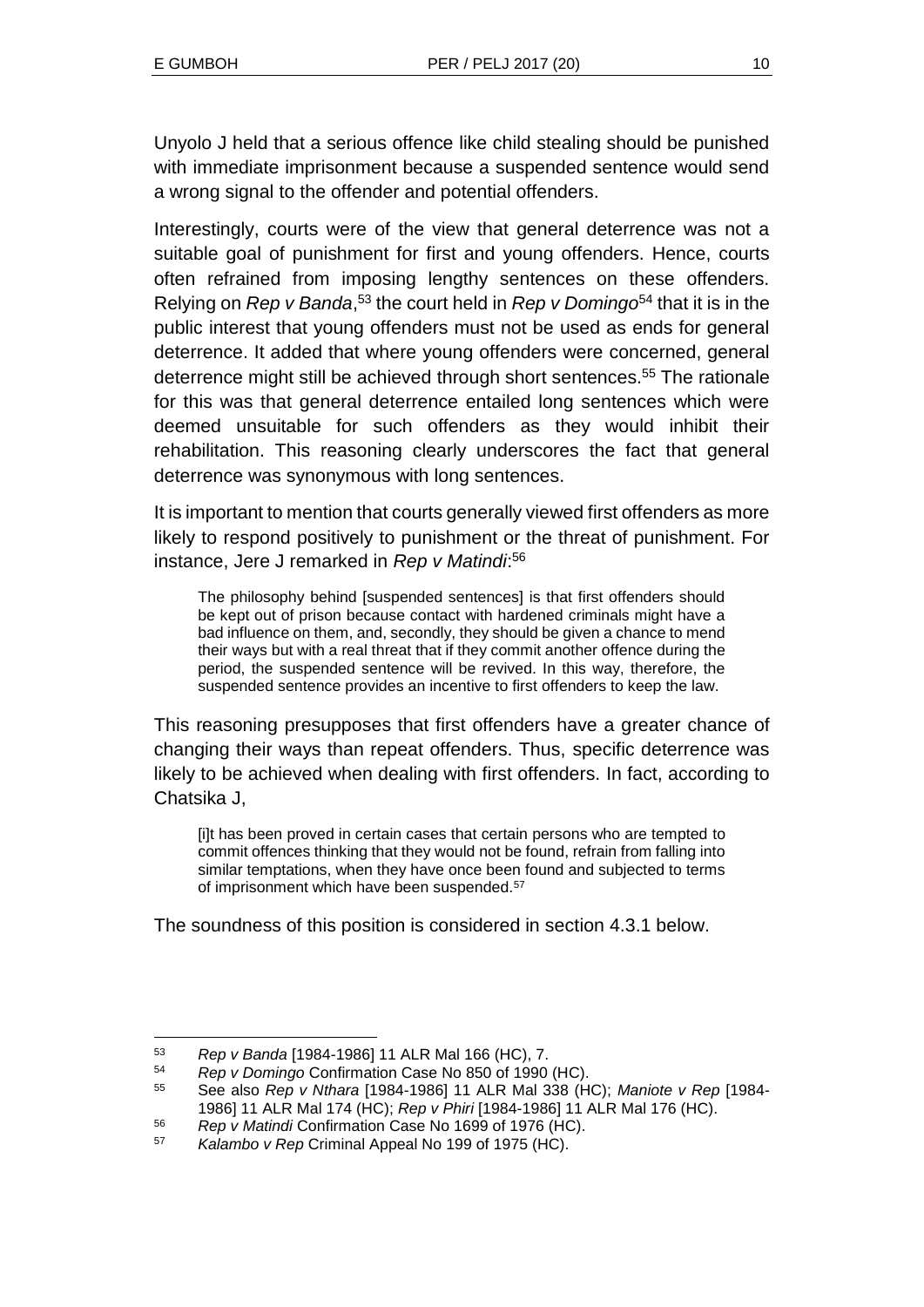#### *3.2. Deterrence after 1994*

The judicial position on the role of deterrence has not changed much since 1994. In *Rep v Alick*, deterrence was described as "the primary purpose of punishment and the criminal process".<sup>58</sup> Similarly, *Rep v Kufandiko*<sup>59</sup> held that the first and foremost issues among public interest considerations during sentencing are deterrence and antecedents. Also, it is generally believed that deterrence calls for stiffer sentences.<sup>60</sup> However, unlike before 1994, it is now stressed and readily accepted that the purposes of sentencing are not to be confused with sentencing principles.<sup>61</sup> Therefore, it is not acceptable to invoke deterrence as a justification for imposing sentences that are otherwise disproportional to the offence and the offender.

Deterrence is usually employed for prevalent, serious and violent offences such as robbery, burglary,  $62$  housebreaking,  $63$  rape and theft by a servant.  $64$ General deterrence is also invoked in punishing offences involving the obstruction of public duty and the administration of justice such as resisting lawful arrest<sup>65</sup> and escaping from lawful custody.<sup>66</sup> In such cases immediate imprisonment is likely to be imposed, to send out a warning to potential offenders. Further, in order to maximise the deterrent effect, it has been held that sentences for serious offences should run consecutively to a sentence that is being served. $67$  The courts have stressed that as a general principle serious and prevalent offences must be punished with long and immediate imprisonment.<sup>68</sup> This is departed from only in "extremely rare" or exceptional circumstances when the mitigating factors outweigh the aggravating factors

l <sup>58</sup> *Rep v Alick* Confirmation Case No 725 of 2000 (HC).

<sup>59</sup> *Rep v Kufandiko* Confirmation Case No 126 of 2009 (HC).

<sup>60</sup> *Rep v Madelube* Criminal Case No 105 of 2008 (HC) 4.

<sup>61</sup> *Rep v Kayenda* Confirmation Case No 220 of 2003 (HC).

<sup>62</sup> *Rep v Misomali* Confirmation Case No 527 of 1996 (HC).

<sup>63</sup> *Rep v Tomasi* [1997] 2 MLR 70 (HC); *Rep v Tembo* Confirmation Case No 726 of 2000 (HC) (irrespective of the mitigating factors, a simple burglary should be punished with no less than three years).

<sup>64</sup> *Rep v Madando* [1995] 2 MLR 733 (HC); *Banda v Rep* Criminal Appeal No 221 of 2009 (HC).

<sup>65</sup> *Rep v Harry* [1997] 1 MLR 119 (HC); *Rep v Matiki* [1997] 1 MLR 159 (HC).

<sup>66</sup> *Rep v Lampu* Confirmation Case No 89 of 1996 (HC); *Rep v Gwaza* [1995] 2 MLR 752 (HC) 754 ("The news of escape from prison may spread to inmates like bushfire and they may attempt to try their luck too").

<sup>67</sup> *Rep v Gwaza* [1995] 2 MLR 752 (HC) 754. See also *Rep v Matiki* [1997] 1 MLR 159 (HC) 162, holding that a sentence for resisting lawful arrest must run consecutively to a sentence for the substantive offence.

<sup>68</sup> *Mtetera v Rep* Criminal Appeal No 88 of 2005 (HC); *Rep v Chavula* Criminal Appeal No 93 of 2005 (HC) 5; *Rep v Austin* Confirmation Case No 1222 of 2003 (HC); *Rep v Mzuzi* Confirmation Case No 1607 of 1998 (HC).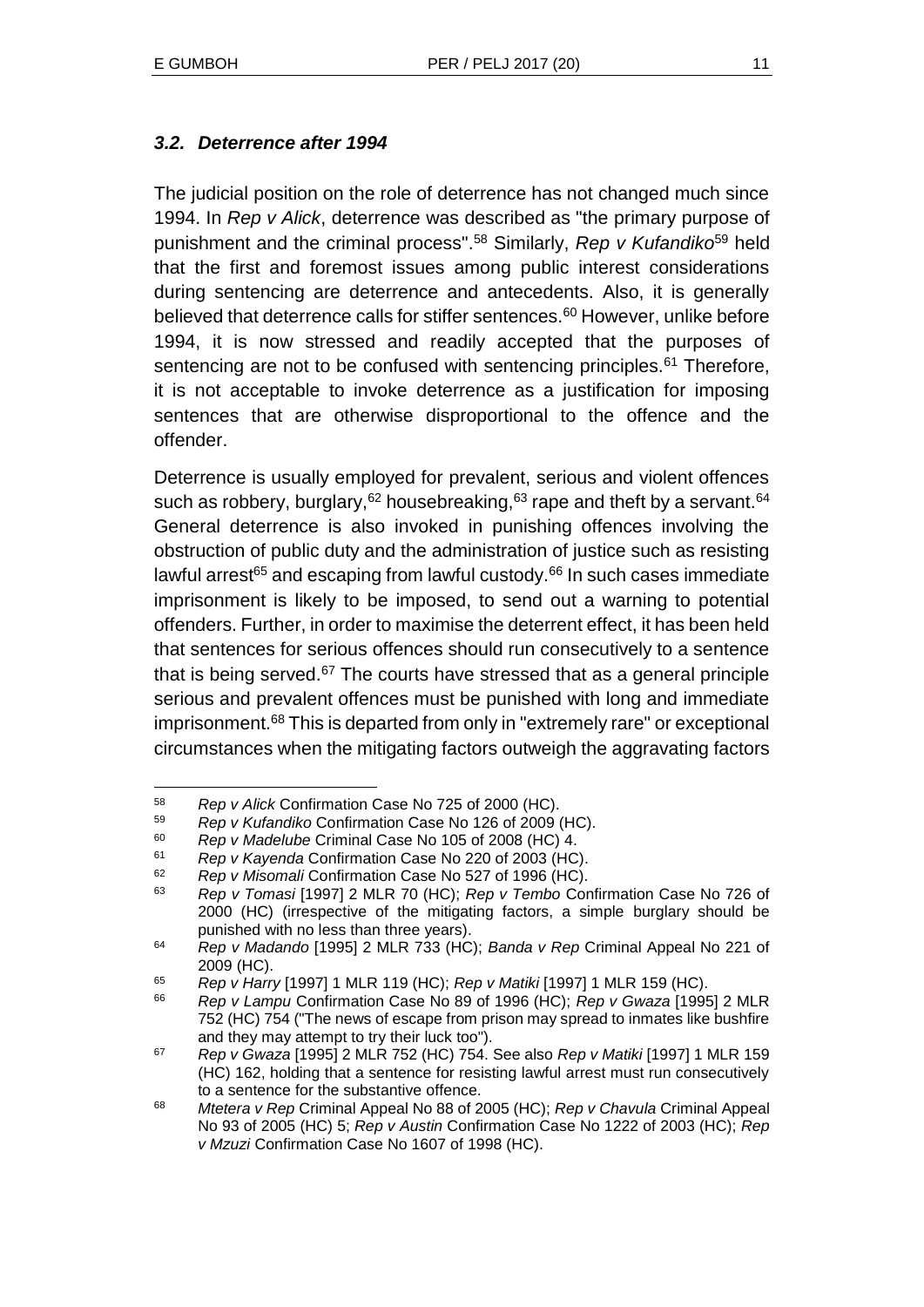"considerably", such that a court may opt to suspend the sentence or impose a non-custodial one.<sup>69</sup>

However, the fact that an offence is serious does not imply that imprisonment must be imposed automatically. The *Magistrate's court sentencing guidelines* state that reasons must be given as to why an offence is so serious as to justify imprisonment.<sup>70</sup> In practice, however, serious offences are still likely to attract long and immediate imprisonment, even in the presence of strong mitigating factors:<sup>71</sup>

[S]ome crimes are so heinous that a plea of youth, a plea that the crime was a first offence or that the offender has never been in prison before is irrelevant. Those who participate in such crimes should know that they will be subjected to long and immediate imprisonment, though they are young, even if they pleaded guilty, even if they had no previous convictions, even if the victims were neither young nor infirm. Courts will not readily accede to pleas of guilty or the age of the defendant where offences are very serious and committed in the most austere of circumstances.<sup>72</sup>

Courts have gone even further to prescribe starting points for various offences and flagged them for long and immediate imprisonment. These include rape (six years),<sup>73</sup> robbery (three<sup>74</sup> or four<sup>75</sup> years), burglary and housebreaking (six years),<sup>76</sup> arson (three years)<sup>77</sup> and theft of cattle (12 months).<sup>78</sup> The *Sentencing guidelines* adopt this approach and prescribe starting points for about 43 offences.<sup>79</sup> Shorter sentences are considered more appropriate for what are deemed to be less serious offences such as breaking into a building, minor cases of sexual indecency, petty frauds, assaults and other instances of violence causing minor injuries.<sup>80</sup>

l <sup>69</sup> *Rep v Tomasi* [1997] 2 MLR 70 (HC) 72.

<sup>70</sup> Malawi Judiciary *Magistrate's Court Sentencing Guidelines*.

<sup>71</sup> *Mussa v Rep* Criminal Appeal No 44 of 1995 (HC).

<sup>72</sup> Also see *Rep v Mkoma* [1995] 2 MLR 598 (HC) 601; *Rep v Mtaya* Confirmation Case No 98 of 1995 (HC); *Mbekeani v Rep* Criminal Appeal No 48 of 2006 (HC) 20; *Lusale v Rep* Criminal Case No 141 of 2005 (HC); *Lobo v Rep* Criminal Appeal No 110 of 2008 (HC).

<sup>73</sup> *Rep v Ndamera* Confirmation Case No 314 of 2001 (HC). Compare *Rep v Msowoya* [1987-1989] 12 ALR Mal 394 (HC) 394, recommending three years as the starting point for rape if the aggravating factors equal the mitigating factors.

<sup>74</sup> *Rep v Harry* [1997] 2 MLR 74 (HC).

<sup>75</sup> *Rep v Napulula* Confirmation Case No 665 of 2003 (HC).

<sup>76</sup> *Rep v Chizumila* [1994] MLR 288 (HC) (hereafter *Chizumila*).

<sup>77</sup> *Rep v Kathumba* [1997] 1 MLR 390 (HC) 392; *Rep v Chitseko* Confirmation Case No 78 of 1997 (HC). See also see Malawi Judiciary *Magistrate's Court Sentencing Guidelines* 40.

<sup>78</sup> *Rep v Phiri* [1997] 2 MLR 92 (HC) 94. If the matter involves goats, the starting point is six months: see Malawi Judiciary *Magistrate's Court Sentencing Guidelines* 30.

<sup>79</sup> See Malawi Judiciary *Magistrate's Court Sentencing Guidelines* 9-51.

<sup>80</sup> *Rep v Iddi* Confirmation Case No 48 of 1998 (HC).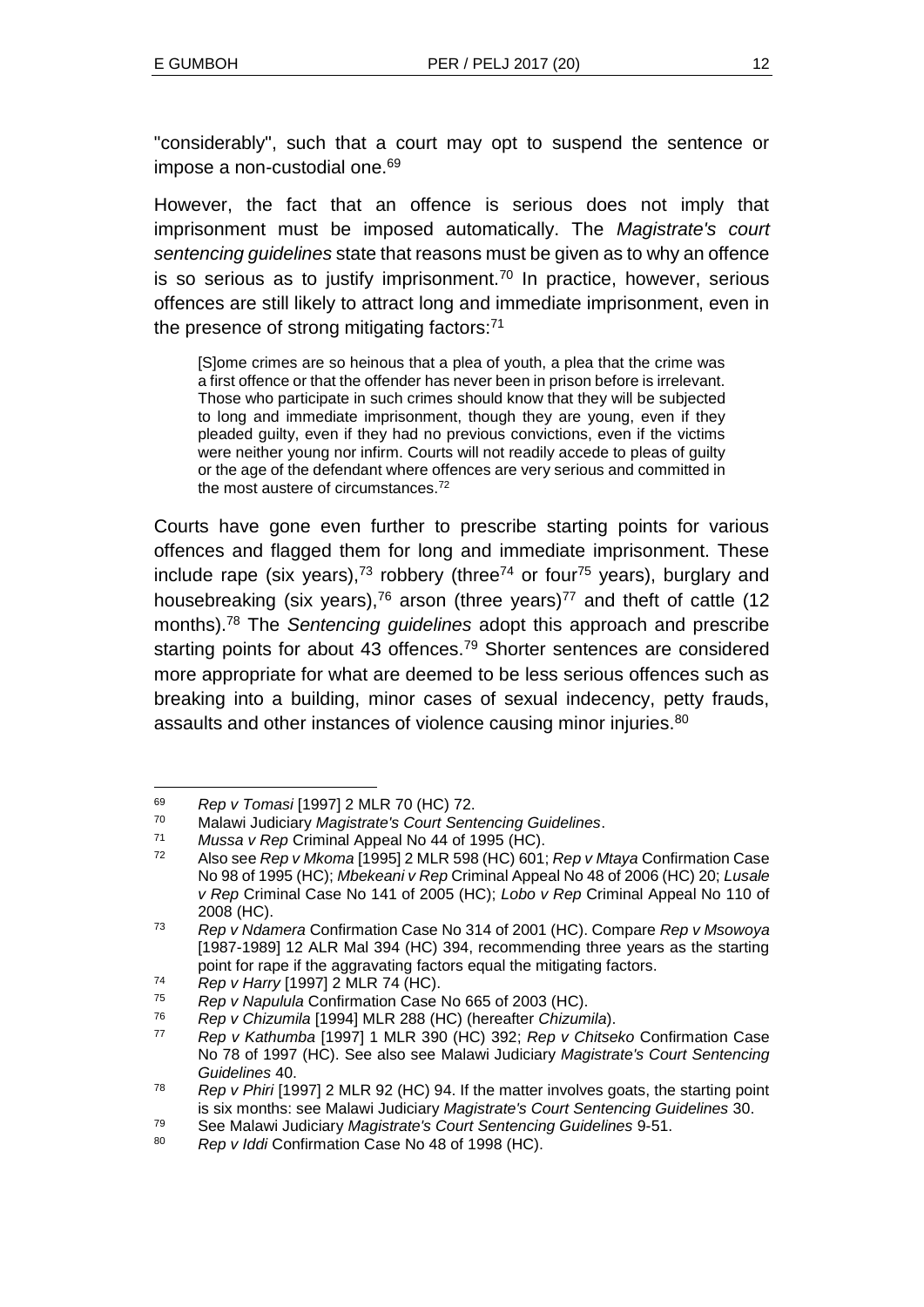The general principle that serious offences must be punished with immediate imprisonment is also underscored by considerations of community protection which may require that an offender should be removed from society. However, the principle is also accentuated by the perception that non-custodial sentences and short prison terms are generally insufficient for deterrence.<sup>81</sup>

#### *3.3. Deterrence and other sentencing factors*

Deterrence is also reflected in the emphasis placed on some sentencing factors such as previous convictions and domestic obligations. While most cases continue to consider previous convictions in sentencing,<sup>82</sup> some courts have criticised this practice. For example, *Rep v Sozinyo*<sup>83</sup> held that, except where statute provides for an enhanced sentence for a second offence,<sup>84</sup> enhancing a sentence based on previous convictions is

… tantamount to punishing an offender twice over for offences for which he has already been punished.<sup>85</sup>

It can be argued that if enhancing a sentence based on previous convictions breaches the principle of double jeopardy and therefore the right to a fair trial, it is fictitious to regard legislation-sanctioned enhancements any differently.

l <sup>81</sup> *Rep v Tomasi* [1997] 2 MLR 70 (HC). In *Rep v Josephy* Confirmation Case No 261 of 2013 (HC), a short immediate sentence of six months was justified on the basis that it was imposed for deterrent purposes and that community service is not generally seen as fit for this purpose.

<sup>82</sup> See for instance *Rep v Phiri* [1996] MLR 365 (HC); *Moses v Rep* Confirmation Case No 140 of 2011 (HC); *Rep v Kafwambira* Confirmation Case No 37 of 2008 (HC); *Rep v Jumbe* Criminal Appeal No 565 of 2008 (HC); *Dandaula v Rep* Criminal Appeal No 11 of 2008 (HC). The failure to respond to past sentences may affect the seriousness of an offence: see Malawi Judiciary *Magistrate's Court Sentencing Guidelines* 53.

<sup>83</sup> *Rep v Sozinyo* [1997] 2 MLR 16 (HC).

<sup>84</sup> Malawian statutory law is awash with provisions that prescribe higher sentences for a second offence: see ss 88(3) (official corruption), 169(4) (offences relating to gaming houses), 180 (idle and disorderly persons), 184 (rogues and vagabonds) and 183(1) (nuisances by drunken persons) and 290 (theft) of the *Penal Code*, Chapter 7:01 of the Laws of Malawi; ss 29, 90(11), 126(4)(c), 128(9)(b), 141(3), 152(4)(b), 153(2)(b) of the *Road Traffic Act*, Chapter 69:01 of the Laws of Malawi.

<sup>85</sup> *Rep v Sozinyo* [1997] 2 MLR 16 (HC) 18. See also *Rep v Chizenga* Confirmation Case No 297 of 2008 (HC); *Rep v Ngomwa* Confirmation Case No 1021 of 2003 (HC) 2 (previous offences "must be deemed to have been paid for by the penalties that attached to them and so they do not attract extra punishment, so to speak"); *Rep v Kapitawo* Confirmation Case No 303 of 2005 (HC) (it is wrong to base sentence on the fact that the accused is not a first offender).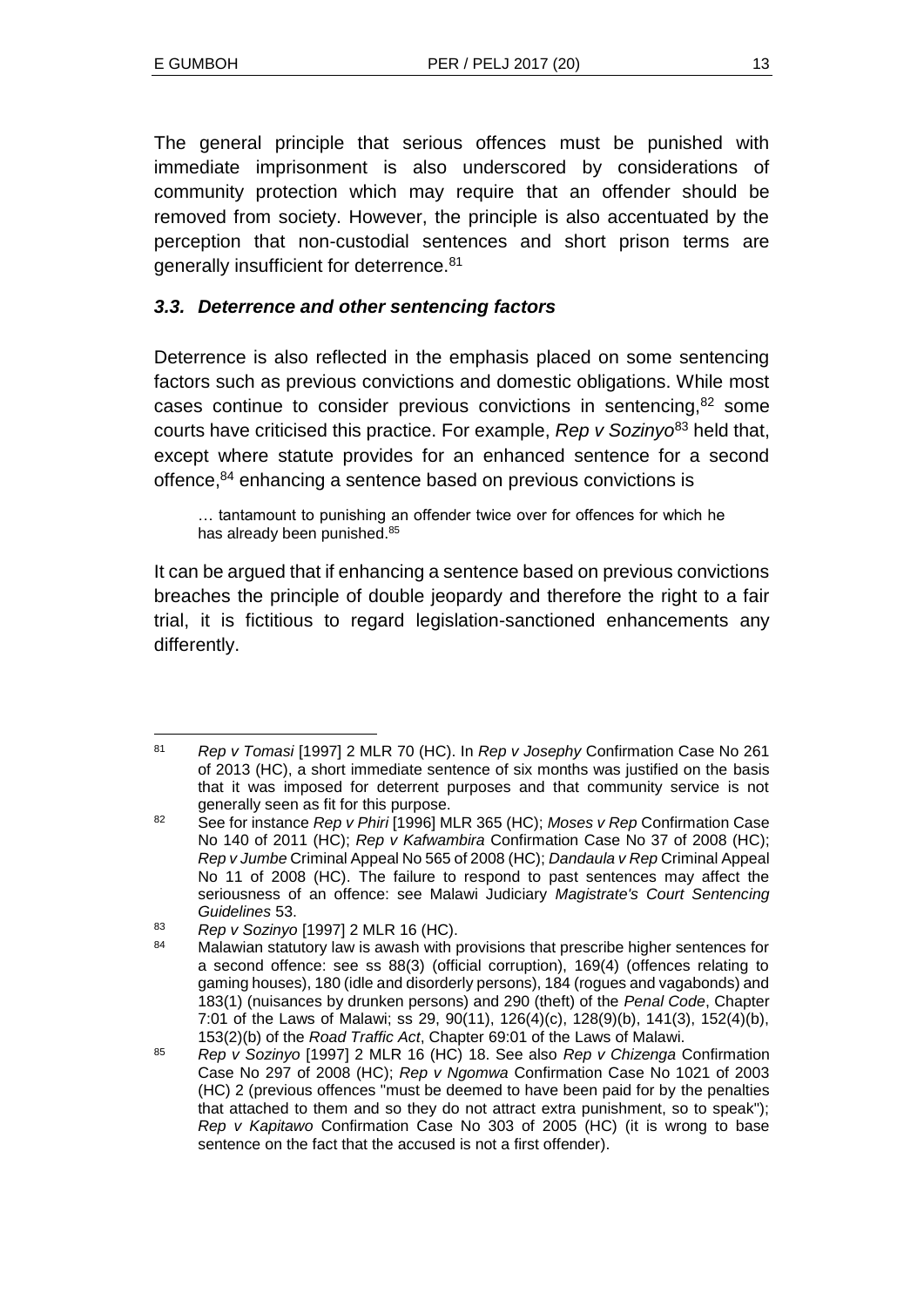The treatment of pleas of family hardship or obligations also highlights the significance of deterrence in punishment. $86$  These pleas usually arise in connection with immediate imprisonment as it involves the removal of an offender from his family and exposes him to the risk of losing a job. The general rule is that domestic obligations are not relevant to sentencing, let alone the decision to imprison. $87$  Departure from this general rule will be iustified only if imprisonment will cause "unusual or exceptional hardship" to the offender's family, if the domestic obligations are "exceptional or unusual", or there are unusual or exceptional circumstances.<sup>88</sup> Courts have often said that the possibility of imprisonment and resulting family hardship should have acted as a deterrent to committing crime in the first place. Chipeta J has stated that

[a] man who opts for and goes ahead to commit a crime should factor in the possibility that if the long arm of the law catches up with him and accords him a custodial penalty, his family will suffer and that the courts are not encouraged to be moved by such pleas.<sup>89</sup>

Similarly, *Millo v Rep* held that

… offenders should put domestic matters in the equation when embarking in conduct society disapproves and enforces with criminal sanctions.<sup>90</sup>

l 86 The rejection of family obligations is also partly based on retribution and community protection: see *Rep v Eneya* Criminal Case No 53 of 2003 (HC) (considering family obligations may detract a court from imposing the right sentence by making it focus on the hardship a sentence may inflict on an offender's family); *Chitsonga v Rep* [1995] 1 MLR 86 (HC) 88 (family hardship due to imprisonment is part of the price to pay when committing a crime).

<sup>87</sup> *Kanyinji v Rep* Criminal Appeal No 116 of 2008 (HC); *Rep v Mutawo* Confirmation Case No 237 of 1999 (HC) (the obvious reason for rejecting domestic matters in sentencing is that offenders know that "they are likely to be sent to prison and that this will affect their children"); *Millo v Rep* Criminal Appeal No 30 of 2000 (HC) (public interest in criminal justice cannot be "easily dispelled by domestic considerations" and it "would be precariously compromised if courts unduly consider such matters"); *Rep v Chimbelenga* (1996) MLR 342 (HC) 354 (family responsibilities not considered in sentencing offender to 30 years for stealing over K1 million from the government).

<sup>88</sup> *Rep v Mafaiti* Confirmation Case No 660 of 1990 (HC); *Rep v Mutawo* Confirmation Case No 237 of 1999 (HC); *Rep v Asidi* Confirmation Case No 955 of 1999 (HC); *Rep v Chilenje* [1996] MLR 361 (HC) – test for exceptional circumstances is satisfied where the effect of imprisonment is to deprive young children of parental care or where a close family member is terminally ill. In other cases, courts have readily regarded ordinary family responsibilities as mitigating without applying the exceptional hardship test or having regard to the seriousness of the offence: see *Makanjira v Rep* Criminal Appeal No 67 of 2007 (HC) (offender responsible for grandparents and orphans); *Rep v Kachimanga* Confirmation Case No 1746 of 2007 (HC) (caring for old grandmother accepted as mitigating factor); *Daukire v Rep*  Criminal Appeal No 148 of 2004 (HC); *Rep v Chinthiti (2)* [1997] 1 MLR 70 (HC).

<sup>89</sup> *Rep v Eneya* Criminal Case No 53 of 2003 (HC) 3. Also see *Kapolo v Rep* Criminal Appeal No 82 of 2007 (HC).

<sup>90</sup> *Millo v Rep* Criminal Appeal No 30 of 2000 (HC).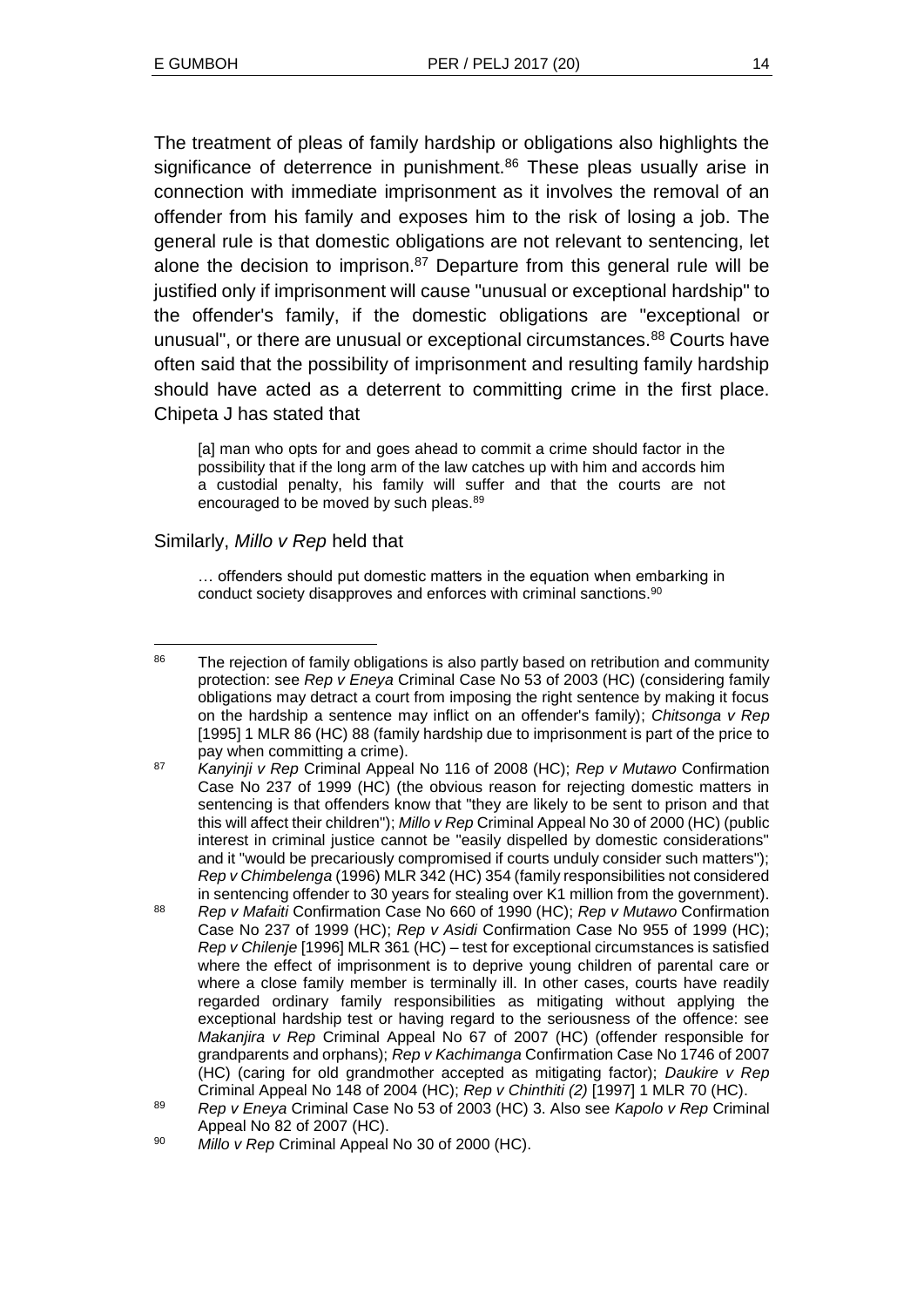The underlying assumption here is that offenders weigh their options carefully before committing an offence.

### *3.4. Specific versus general deterrence*

Courts continue to distinguish between specific and general deterrence.<sup>91</sup> In *Rep v Wilson; Rep v Khapuleni and Others*, <sup>92</sup> Banda CJ was of the view that a first custodial sentence should be aimed at specific and not general deterrence. It was held in *White v Rep*<sup>93</sup> that a sentence should not be suspended if the aim is to achieve general deterrence such as where the offence is serious and public safety has been compromised such that meaningful and punitive sentences are deserved.<sup>94</sup>

According to *Rep v Nkhoma*, <sup>95</sup> general deterrence should attract lengthier sentences with an added "premium" of imprisonment for deterrent purposes.<sup>96</sup> This literally means that sentences imposed for general deterrence are in effect disproportionate sentences. In fact, *Rep v Chikwana* unequivocally states that general deterrence entails

… passing a sentence that is beyond one the offender deserves based on the crime committed.<sup>97</sup>

Chikopa J observed in *Rep v Nkhata* that punishment should not be used as a warning to the general public because this is punishing an offender for wrongs he has not committed.<sup>98</sup> It was said in *Rep v Sakhwinya* that general deterrence

… is immoral because it leaves the feeling that human beings can be used as a means to an end and … it may be a cruel and degrading punishment under section 19(3) of the Constitution.<sup>99</sup>

l <sup>91</sup> *Rep v Nkhoma* Confirmation Case No 3 of 1996 (HC) (special deterrence is directed at preventing an offender from committing further crime); *Rep v Kufandiko* Confirmation Case No 126 of 2009 (HC) 3 (a general deterrent sentence is an exemplary sentence imposed to prevent others from committing crimes).

<sup>92</sup> *Rep v Wilson; Rep v Khapuleni* [1995] 2 MLR 567 (HC) 569, citing *R v Curran* 57 Cr App R 945.

<sup>93</sup> *White v Rep* Criminal Appeal No 19 of 2007 (HC).

<sup>94</sup> Compare *Rep v Nkhoma* Confirmation Case No 3 of 1996: "The question of suspension of a sentence, a principle of sentencing, should be treated distinctively from the question of deterrence ... The question of suspension arises after, not before, an appropriate prison sentence has been arrived".

<sup>95</sup> Confirmation Case No 3 of 1996 (HC).

<sup>96</sup> Also see *Rep v Adam* Confirmation Case No 500 of 1995 (HC).

<sup>97</sup> *Rep v Chikwana* Confirmation Case No 131 of 2013 (HC) 4.

<sup>98</sup> *Rep v Nkhata* Confirmation Case No 534 of 2003 (HC).

<sup>99</sup> *Rep v Sakhwinya* Confirmation Case No 359 of 2013 (HC) 3.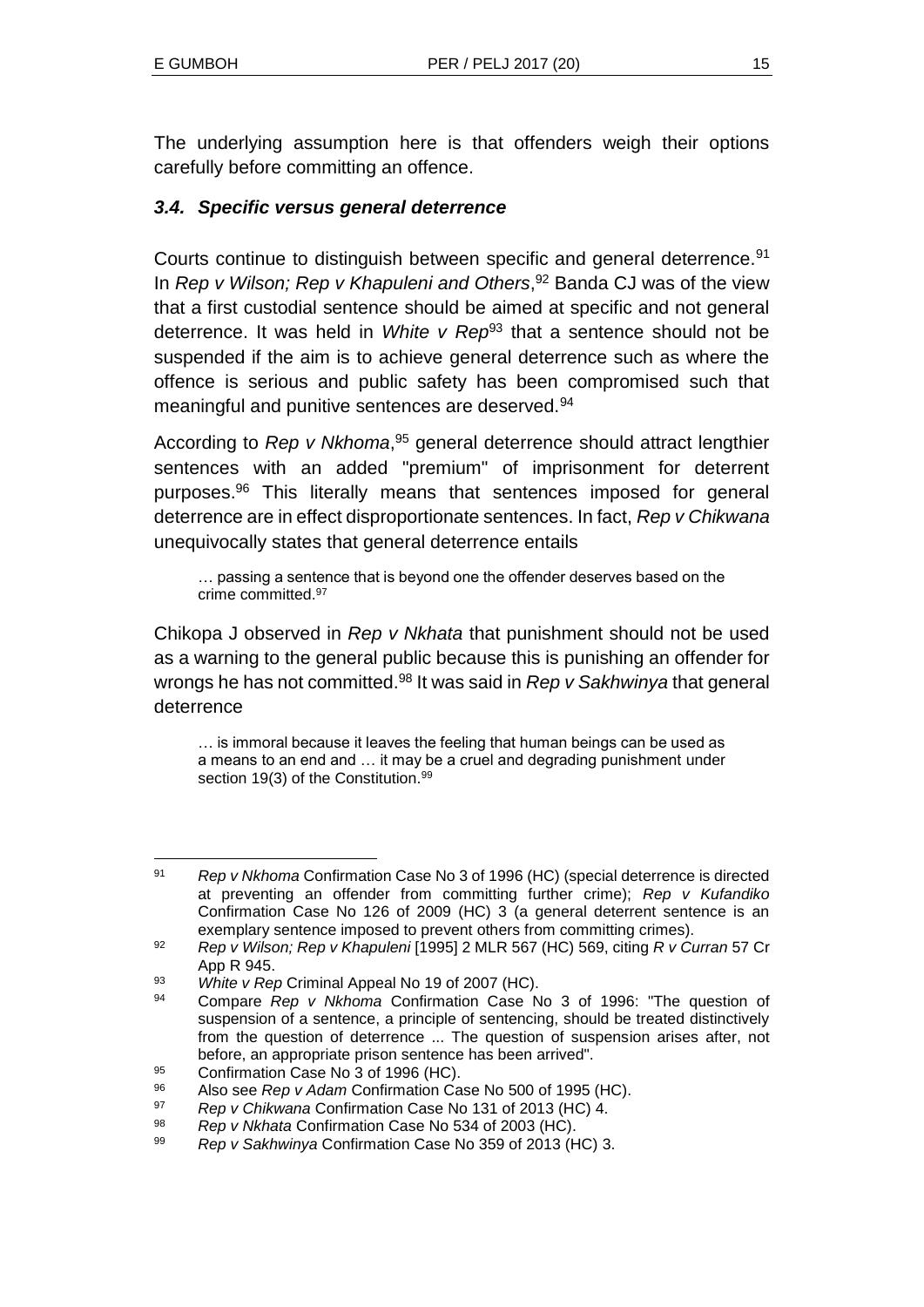Similarly, it was observed in *Rep v Jeke* that a sentence based on general deterrence

… is wrong in principle because it is tantamount to using (or is it abusing) humans as means to an end. Such sentences would be degrading cruel and inhuman(e) punishment or treatment.<sup>100</sup>

These sentiments have been reiterated in several High Court judgments such as *Rep v Kanena*, <sup>101</sup> *Rep v Foster*, <sup>102</sup> *Rep v Naphazi*, <sup>103</sup> *Rep v Tembo*, <sup>104</sup> *Rep v Kaufa*, <sup>105</sup> *Rep v Mulolo*<sup>106</sup> and *Rep v Kanyumba*<sup>107</sup> to mention a few. However, except for the views expressed in *Rep v Nkhata*, 108 all these sentiments have been expressed only to show that general deterrence is an inappropriate goal for the punishment of first offenders. In other words, the criticisms are justification for not imposing general deterrent sentences on first and young offenders, except where the offence is very serious. The general view is that sentences imposed on first offenders "can only be as [to] fit the offence and only for the purpose of reforming or preventing the offender from committing offences in the future". 109

## *3.5. Limiting the instrumentalisation argument: The special treatment of first and young offenders*

For first and young offenders, general deterrence is readily accepted by the courts as an automatic consequence of punishment. For instance, entrenching the position before 1994, it is often stated that punishment

l <sup>100</sup> *Rep v Jeke* Confirmation Case No 178B of 2013 (HC) 4-5.

<sup>101</sup> *Rep v Kanena* Confirmation Case No 130 of 2013 (HC).

<sup>102</sup> *Rep v Foster* Confirmation Case No 1690 of 2005 (HC) 9.

<sup>103</sup> *Rep v Naphazi* Confirmation Case No 386 of 2011 (HC) 4.

<sup>104</sup> *Rep v Tembo* Confirmation Case No 187 of 2013 (HC).

<sup>105</sup> *Rep v Kaufa* Confirmation Case No 314 of 2011 (HC) 3.

<sup>106</sup> *Rep v Mulolo* Confirmation Case No 362 of 2012 (HC) 4.

<sup>107</sup> *Rep v Kanyumba* Confirmation Case No 904 of 2008 (HC) 4.

<sup>108</sup> *Rep v Nkhata* Confirmation Case No 534 of 2003 (HC), holding that punishment should not be used as a warning to the general public because this is punishing an offender for wrongs he has not committed.

<sup>109</sup> *Rep v Jali* Confirmation Case No 228 of 2013 (HC) 3. Also see *Rep v Alick* Confirmation Case No 725 of 2000 (HC) (the preference for specific deterrence in cases of young and first offenders means that sentences in such cases "should fit the crime, the offender the victim and the public interest in preventing crime"); *Rep v Akishoni* Confirmation Case No 196 of 1997 (HC) ("it should be really seldom that first offenders should receive sentences whose purpose is to prevent others from crime. Consequently, a first offender should only receive [a punishment that prevents] him from further mischief. This will be achieved if the sentence fits the crime, the offender, the plight of the victim and the public interest in preventing crime"). Also see *Rep v Headson* Confirmation Case No 129 of 2013 (HC) 4.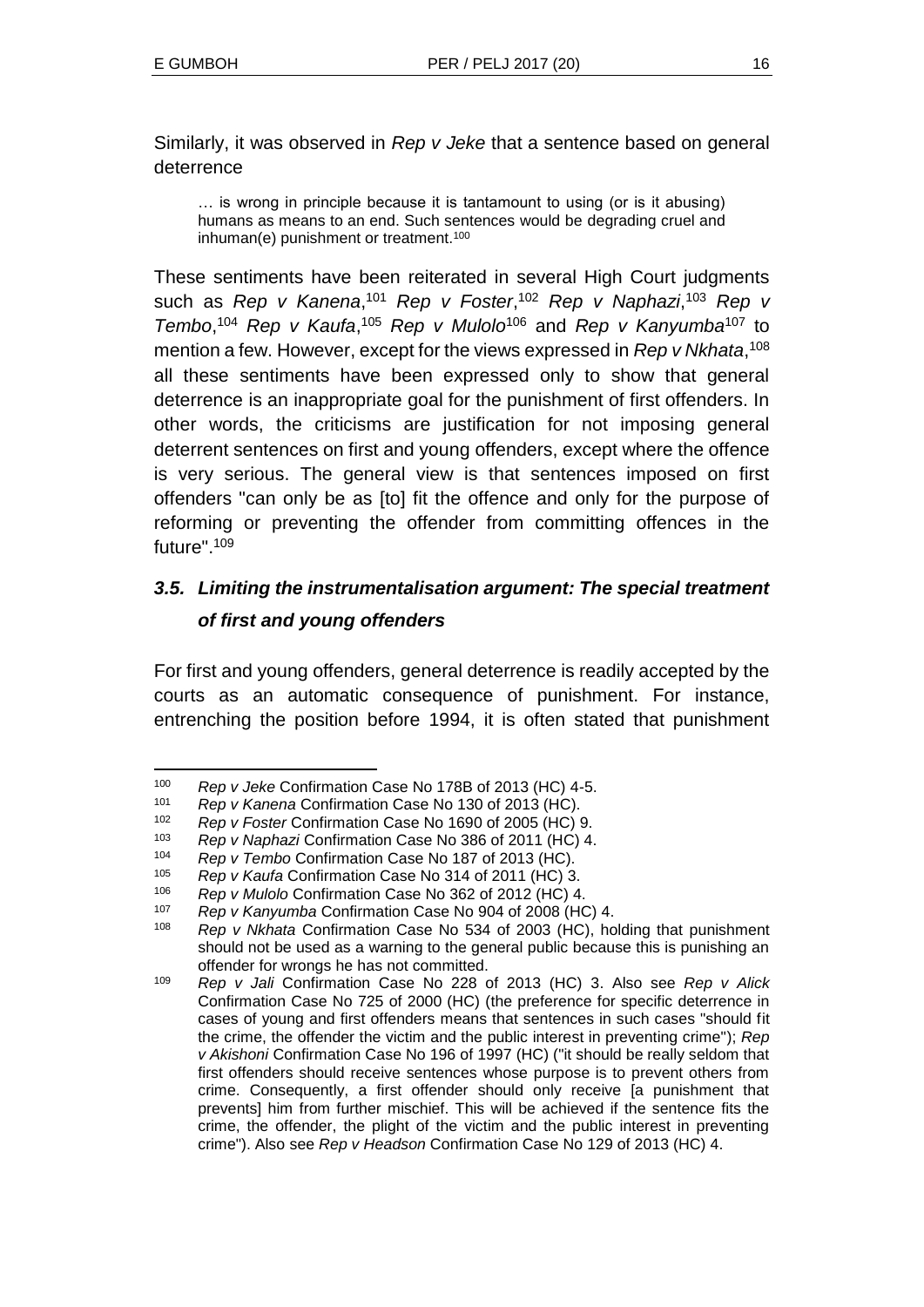$\overline{a}$ 

imposed on first and young offenders should only aim at specific deterrence and that general deterrence may still be achieved as "a matter of course".<sup>110</sup> It has been held that first and young offenders should not be used as "means to the end of",<sup>111</sup> "as guinea pigs"<sup>112</sup> or "scapegoats"<sup>113</sup> for general deterrence and that

[s]uch sentences would be degrading cruel and [inhumane] punishment or treatment.<sup>114</sup>

It has been held that such offenders may be reformed or deterred from future crime by the likelihood or certainty of punishment rather than its severity.<sup>115</sup> Therefore, it is considered that for first and young offenders, "a short, sharp and quick sentence may just be as effective as a longer one".<sup>116</sup> For repeat offenders, however, the use of sentences aimed at general deterrence is justified because society should be protected from repeat criminal conduct.<sup>117</sup> In other words, longer sentences are more appropriate for repeat offenders as they have not been deterred by previous punishment and are unlikely to be deterred by the likelihood of punishment.

The reluctance of courts to employ general deterrence as a justification for the punishment of first and young offenders reflects the criticism advanced earlier against deterrence and utilitarianism in general, namely, the instrumentalisation of an offender. What is unique with the sentencing jurisprudence in Malawi is that courts regard general deterrence as an unsuitable goal for the punishment of first and young offenders. This qualified criticism of general deterrence raises questions in the light of the Bill of Rights. For instance, is it acceptable for a second custodial sentence to be disproportionate? Secondly, how justifiable is general deterrence for offenders other than first and young offenders?

It can be argued that courts are overly speculative when it comes to justifying leniency in sentencing first and young offenders. With respect, there seems to be no demonstrable basis for claims such as that lengthy sentences "backfire" by breeding vengeance which may promote

<sup>110</sup> *Rep v Banda* Confirmation Case No 633 of 1999 (HC); *Mtanga v Rep* Criminal Appeal No 15 of 1998 (HC).

<sup>111</sup> *Rep v Alick* Confirmation Case No 725 of 2000 (HC); *Rep v Mwakikunga* Confirmation Case No 326 of 1998 (HC).

<sup>112</sup> *Rep v Nkhoma* Confirmation Case No 3 of 1996 (HC).

<sup>113</sup> *Rep v Akishoni* Confirmation Case No 196 of 1997 (HC). Also see *Mwachilira v Rep*  Criminal Appeal Case No 86 of 2006 (HC) (there is something "unwholesome" about using first offenders as a means to an end).

<sup>114</sup> *Rep v Samson* Confirmation Case No 169 of 2013 (HC) 4-5.

<sup>115</sup> *Rep v Sakhwinya* Confirmation Case No 359 of 2013 (HC).

<sup>116</sup> *Rep v Sakhwinya* Confirmation Case No 359 of 2013 (HC).

<sup>117</sup> See *Rep v Kufandiko* Confirmation Case No 126 of 2009 (HC) 6.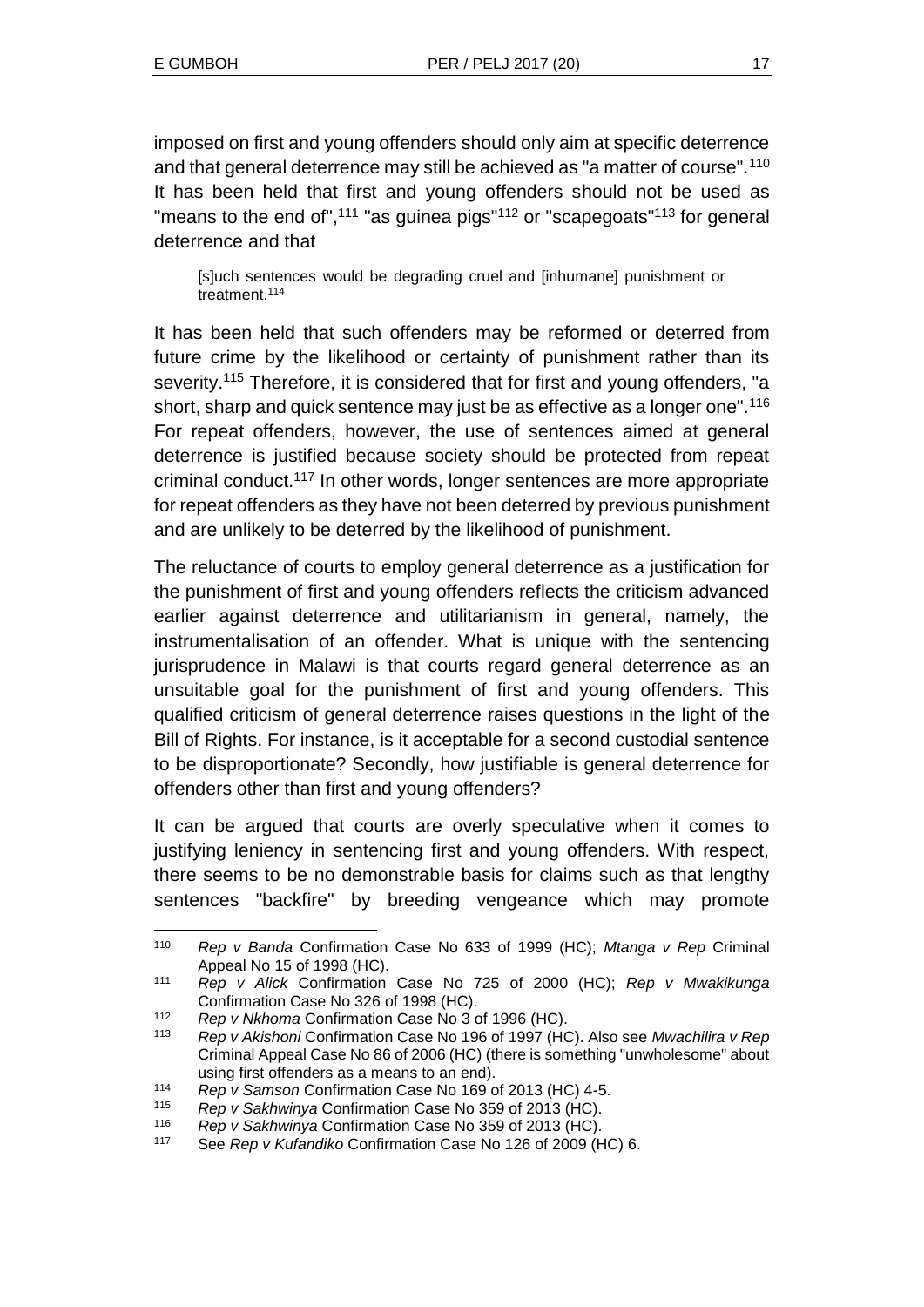recidivism. In any event, there is no reason why the claim, if true, should not hold true for other offenders as well, unless, of course, they are locked away for such a long time that by the time they are released they are too old to commit certain crimes.

The qualified use of general deterrence is clearly rooted in the conceptualisation of general deterrence as synonymous with disproportionately lengthy sentences. Restricting general deterrence to repeat offenders is essentially an endorsement that they may be punished with disproportional sentences. This downplays the instrumentalisation of repeat offenders. The selective application of general deterrence is partly justified on the grounds of community protection. However, the need to protect society does not arise from the fact that the offender is not a first offender but rather from the extent to which the offence compromises public safety. Surely, a first-time murderer compromises public safety more than a repeat petty offender? An argument can be made that the way in which general deterrence is applied in Malawi is indefensible considering the rights to human dignity and equality. If general deterrence reduces an offender to a "guinea pig" then it should be a wholly objectionable goal of punishment regardless of the status of an offender. As held in *Makwanyane*, the instrumentalisation of an offender violates the right to human dignity.<sup>118</sup> The age or criminal record of an offender is of no consequence. Otherwise, compliance with the non-discrimination injunction in section 20 of the Constitution may be called into question.

The discussion on deterrence reveals that the way general deterrence is applied in Malawi results in sentences that are inconsistent with the principle of proportionality and therefore violates the right to human dignity and the prohibition of cruel, inhumane and degrading punishment. Once the element of disproportionality in general deterrent sentences is removed, the justification for not imposing general deterrent sentences on first and young offenders becomes vague. The concern will then be whether the sentence is proportional to the offence and the offender. If, as has been suggested in various sentencing judgments, general deterrence can be achieved as "a matter of course", then there is no reason to actively pursue it by increasing sentences.

In view of the foregoing, there is no proper justification for not applying the same objections against general deterrence to repeat offenders. General deterrence should be an objectionable goal of punishment if it results in sentences that are cruel, inhuman or degrading by reducing an offender to

<sup>118</sup> *S v Makwanyane* 1995 3 SA 391 (CC*)* paras 313 and 316.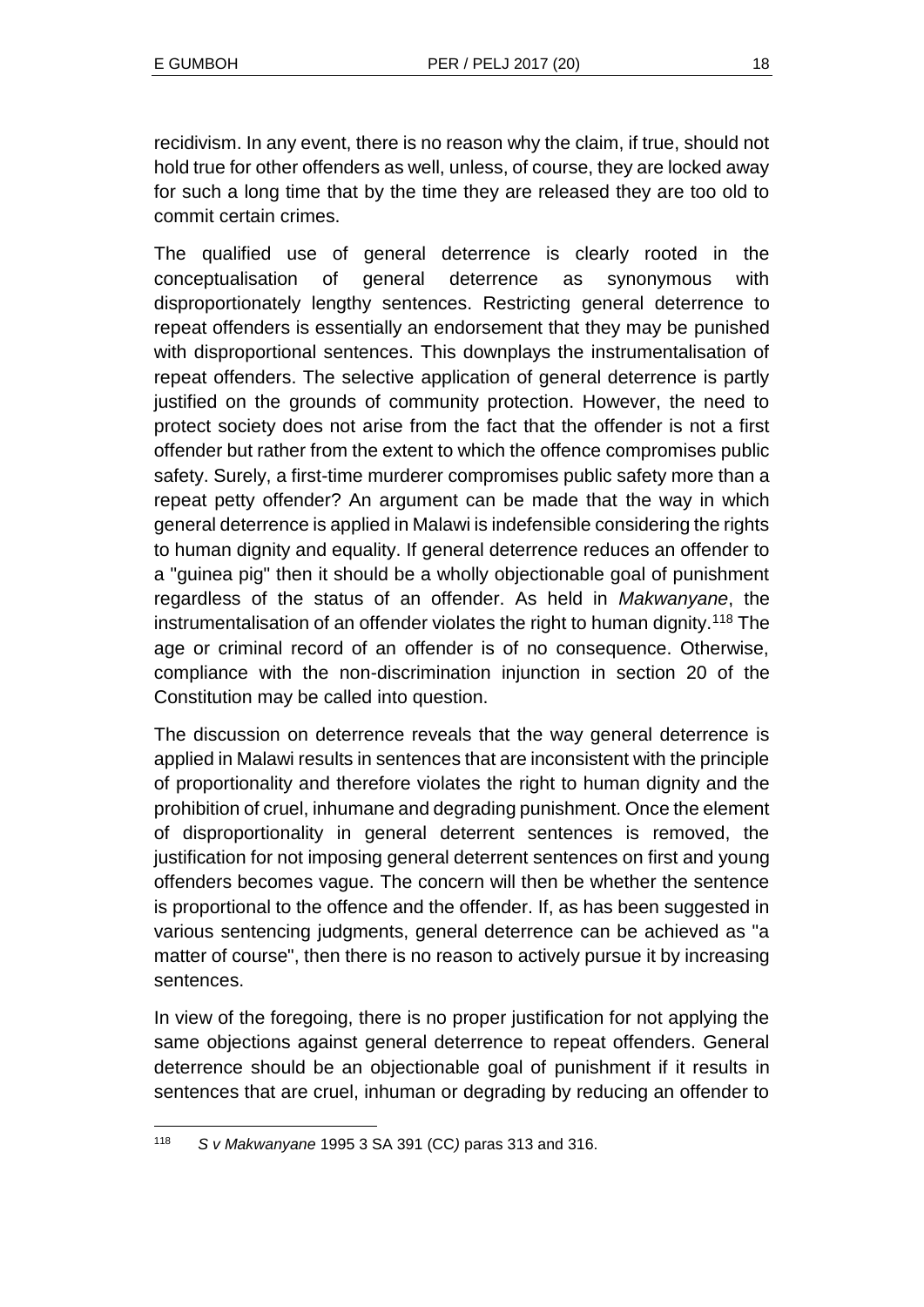a "guinea pig" or "a means to an end". It should not make any difference whether an offender is a first or repeat offender, young or old. The reason for this is that the right to human dignity is violated if offenders are reduced to a means to an end. Criticism from some judges that general deterrence is generally an inappropriate aim of punishment lends credence to the argument that the way general deterrence is understood and applied in Malawi results in sentences that are disproportionate and inconsistent with the right to human dignity and the prohibition of cruel, inhumane and degrading punishment.

The selective application of general deterrence also defies the deterrent effect of the certainty of punishment. As noted earlier, the certainty of punishment is a key concept in deterrence theory in general, and if there is no likelihood of actually being caught, prosecuted and punished, a person is likely to commit a crime. There is no compelling reason for applying the certainty principle to young offenders only.

#### *3.6. Deterrence and sentencing policy*

The High Court has held that whether or not a sentence in fact achieves deterrence should be the concern of penologists and not courts.<sup>119</sup> It has also found that where certain levels of sentences are incapable of affecting crime, it is in the public interest that courts should shift their sentencing policy so that it reflects the public interest in curbing crime.<sup>120</sup> According to *Rep v Adam*, 121

[w]hen that point is reached, individual personal circumstances have to be weighed against public interest. The way forward, a way justified by public policy, is to attach a premium on conventional sentences to reflect the need to deter crime by enhancing sentences.

Consequently, deterrence has been used as a justification for increasing the levels of sentencing where past sentences are perceived to have been unsuccessful in reducing crime. For example, *Rep v Bayani*<sup>122</sup> held that the prevalence of an offence means that the prevailing sentencing policy has failed to dissuade potential or repeat offenders because of inadequate punishment either as provided by statute or as passed by courts. The court held that in the latter scenario, the solution is for courts to generally increase the sentences imposed. Similarly, *Rep v Nyungwe*, <sup>123</sup> held that the

l <sup>119</sup> *Rep v Adam* Confirmation Case No 500 of 1995 (HC) 2.

<sup>120</sup> *Rep v Adam* Confirmation Case No 500 of 1995 (HC) 2.

<sup>121</sup> *Rep v Adam* Confirmation Case No 500 of 1995 (HC) 2.

<sup>122</sup> *Rep v Bayani* Confirmation Case No 11 of 2000 (HC).

<sup>123</sup> *Rep v Nyungwe* [1997] 2 MLR 127 (HC) 130.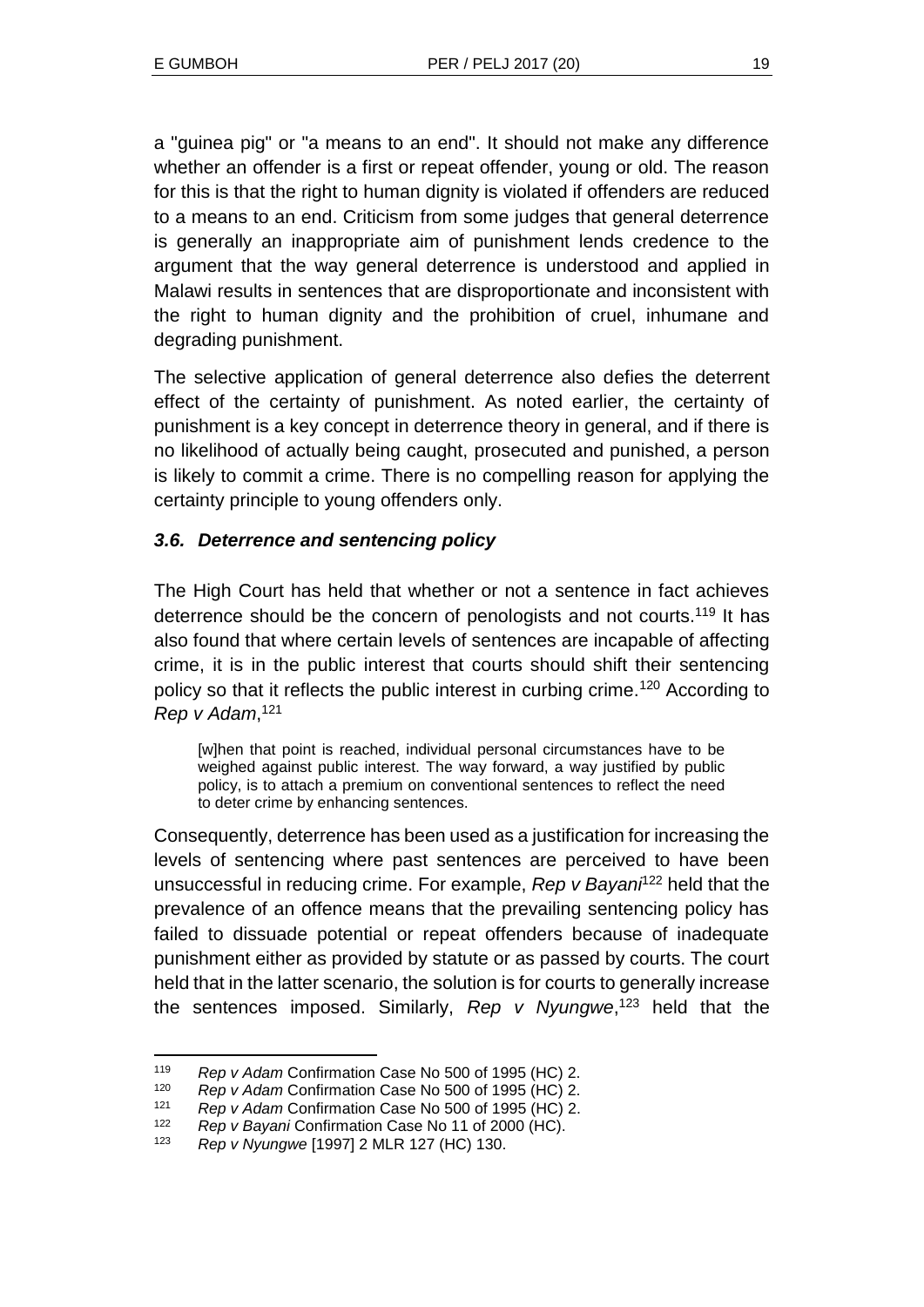"phenomenal upsurge" in burglary cases at the time was partly because of "the sentencing policy of our courts", which passed "medium sentences" on offenders.

It was this perception that lengthier sentences could curb crime that prompted the issuance of the sentencing guideline two decades ago in *Chizumila*, one of the earliest reported cases after 1994, that has had a great impact on sentencing trends for burglary and housebreaking. The allegation in *Chizumila* is that short sentences are responsible for the increase in burglary cases and that mob justice is a result of public dissatisfaction with lenient sentences.<sup>124</sup> Thus, the court suggested a departure from lenient sentences in cases of burglary and housebreaking, recommending that the starting point for burglary should be six years.<sup>125</sup> At the time, this was about six times and twice the average sentence previously imposed on first and repeat offenders respectively.<sup>126</sup> Similar reasoning is evident in *Mulewa v Rep*<sup>127</sup> where the court, despite noting that long sentences have not necessarily led to a decrease in crime and uncertainty as to whether the length of sentences was responsible for the increase in crime, imposed a higher sentence to curb crime and the incidence of mob justice. This tendency has been justified on the basis that courts should be responsive to public outcry.<sup>128</sup> In other words, the lengthier sentences are meant to satisfy public sentiment.

It is noteworthy that some cases have not supported the general principle that serious offences should be punished with long and immediate imprisonment. For example, it was said in *Rep v Limbani* that in view of prison conditions, courts should follow "a deliberate policy of decongesting prisons" by imposing short sentences even for serious offences such as manslaughter, robbery, rape, defilement, burglary, housebreaking, the theft of a bicycle, the theft of livestock "and many more … in the category of serious offences".<sup>129</sup>

The High Court has pointed out that guidelines that emphasise long periods of imprisonment for serious offences are skewed because they ignore the importance of the reformation of the offender and focus only on retributive

<sup>124</sup> *Chizumila* 306.

<sup>125</sup> *Chizumila* 306.

<sup>126</sup> *Chizumila* 306: "Up to about three months ago [September 1994], sentences passed by the courts have generally been short-term sentences ranging between 9-30 months for burglary. Longer sentences of up to 36 months have been reserved for repeat offenders".

<sup>127</sup> *Mulewa v Rep* [1997] 2 MLR 60 (HC).<br>128 *Rep v Makata* Confirmation Case 968

<sup>128</sup> *Rep v Makata* Confirmation Case 968 of 1996 (HC).

<sup>129</sup> *Rep v Limbani* Confirmation Case No 839 of 2005 (HC) 2.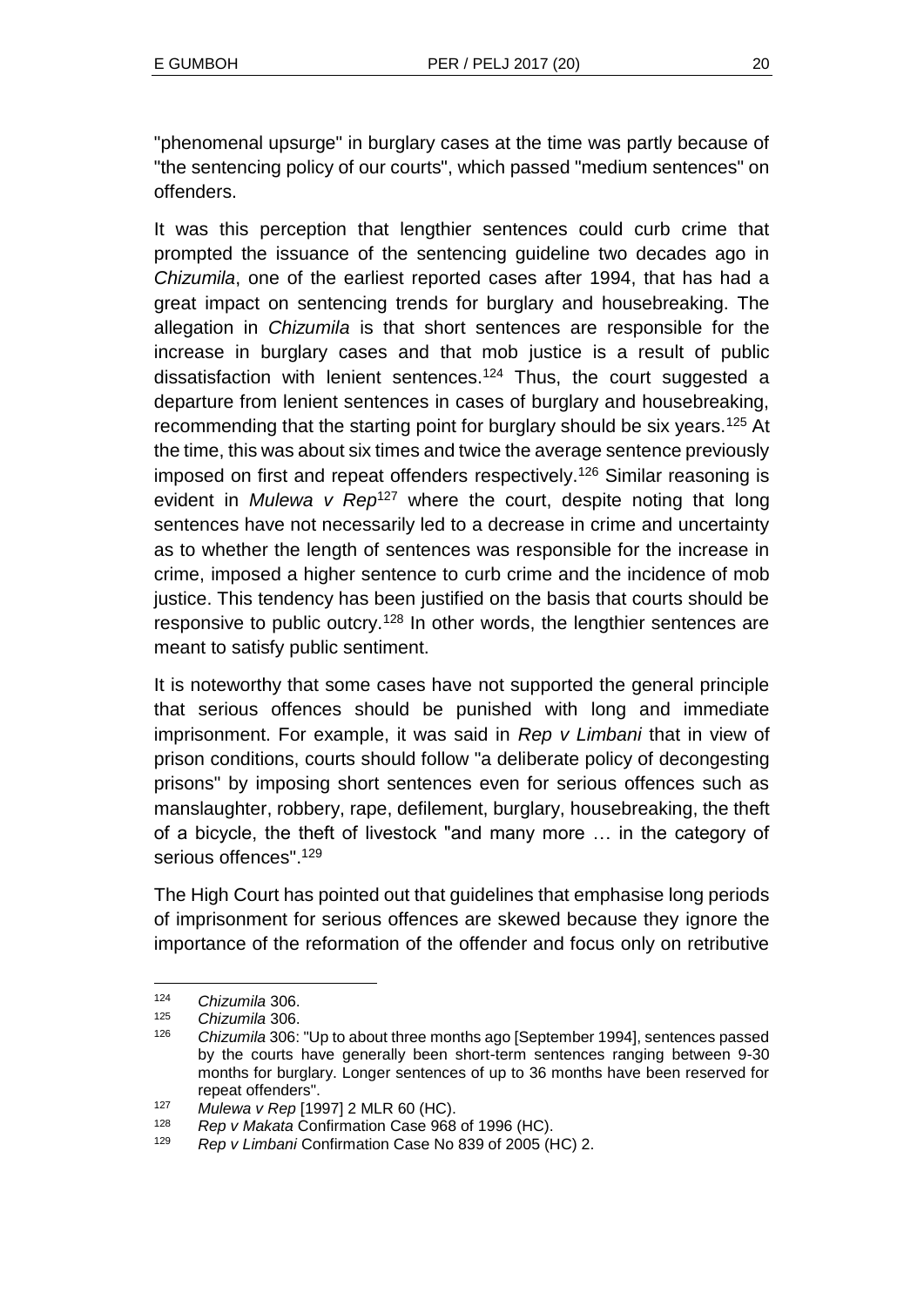justice and deterrence without any consideration of the negative consequences of long sentences both on an offender and on others.<sup>130</sup> Contending that short sentences can be as effective as long sentences and that the criminals are deterred more by getting caught and punished, Ndovi J observed in *Rep v Kholoviko*: 131

The courts must also consider how such long sentences that are advocated can deter other accused persons, present as well as future ones. There is no evidence that these offences have reduced by reason of long sentences. In fact, they are on the increase. For first time offenders, not only common sense but the law as well, require[s] that they should not be sent to prison willy-nilly. They should only be sent to prison if there are real and compelling reasons for doing so. This court does not believe, nor is it convinced, that mere trend or level or even conventional sentences alone have any impact on the accused himself. It may have merit on generating confidence in the courts and promoting the concept of predictability of the sentences that the courts will impose generally, but there is no real impact on deterrence and reformation.

The court added that effectiveness in law enforcement as seen for instance through arrests, convictions and the recovery of stolen property, which may deter a person from embarking on a criminal career by creating

… a lingering possibility of being caught and deprived of the fruits of his or her nefarious activity.<sup>132</sup>

These views have not found much common ground. In fact, post-1994 sentencing practices indicate a gradual increase in the severity of sentences. For instance, in some cases the recommended starting points for serious offences have tripled.<sup>133</sup> Furthermore, although the justification for leniency in dealing with first and young offenders has remained largely the same after 1994, the duration of the sentences imposed on them has increased. Courts have advocated stiffer sentences in view of public opinion and the prevalence of serious offences.<sup>134</sup> The *Sentencing guidelines* now provide for starting points that are much higher than the sentences imposed before 1994. For instance, sentences for burglary used to range from 9-30 months for first offenders and three years for repeat offenders. The starting

 $\overline{a}$ <sup>130</sup> *Rep v Kholoviko* [1996] MLR 355 (HC) (hereafter *Kholoviko*).

<sup>131</sup> *Kholoviko* 359-360. Also see *Rep v Mwakikunga* Confirmation Case No 326 of 1998 (HC) (public deterred by a "real possibility that a first offence could land you in jail"); *Rep v Magombo* Confirmation Case No 264 of 2011 (HC) ("the likelihood and possibility of prison sentence may be more effective than actual imprisonment").

<sup>132</sup> *Kholoviko* 360.

<sup>133</sup> For instance, in 1987, *Rep v Msowoya* [1987-1989] 12 ALR Mal 394 (HC) recommended that a sentence for rape should start at three years, while in 2007 the Judiciary recommended a starting point of 10 years: see Malawi Judiciary *Magistrate's Court Sentencing Guidelines* 5. However, *Nani v Rep* Criminal Appeal No 1 of 2011 (HC) recommended a starting point of six years.

<sup>134</sup> *Chizumila* 306; *Rep v Wilson; Rep v Khapuleni* [1995] 2 MLR 567 (HC) 571.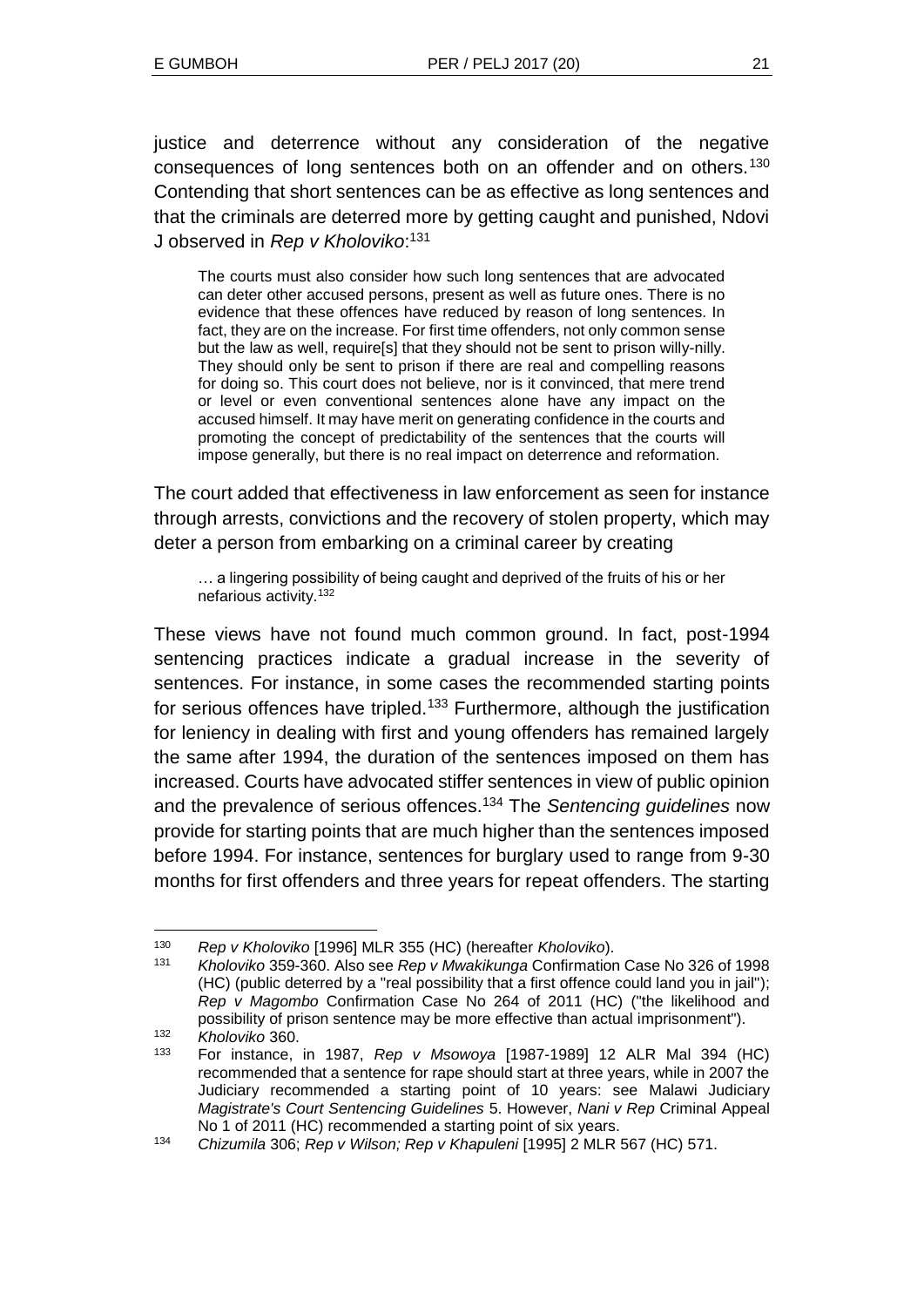l

point for a threshold case of burglary is now six years. These developments are premised mainly on the pursuit of deterrence, because it is believed that stiffer sentences have a greater deterrent value. This understanding is also responsible for the recent enhancement of maximum sentences in the Penal Code. In the long run, these enhancements will lead to lengthier sentences since the maximum sentence is an indicator of the seriousness of an offence, which is the most determinative factor on the quantum of punishment.<sup>135</sup>

The continued justification of long sentences on the basis of general deterrence is particularly perturbing in the light of seeming judicial indifference to whether or not longer sentences in fact have a greater deterrent value than shorter sentences. Case law does not indicate why lengthier sentences are considered to have a greater deterrent effect. Courts readily assume that punishment has a deterrent effect and that heavier sentences have a greater deterrent value than lighter sentences. This is not necessarily the case and is symptomatic of the pitfalls of deterrence.

Therefore, *Chizumila* can be criticised for concluding, without much proof, that short sentences were the reason for the increase in burglary cases at the time. Mob justice cannot be blamed on sentencing alone and it is not entirely correct to claim that mob justice is an indicator of society's views as to the appropriate punishment. In the face of high crime rates, mob justice in Malawi is most probably fuelled by a general dissatisfaction with the criminal justice system including the failure of police to apprehend suspects and the release of suspects on bail. This dissatisfaction is in fact antagonistic to the presumption of innocence, especially where an offender was caught *in flagrante delicto*. It is ironic that while courts are unsure as to the underlying reasons for an upsurge in mob justice incidents, they have by and large responded by imposing harsher sentences. Courts cannot endorse such societal views, which at best are uninformed of the sentencing process and the circumstances that inform it. Indeed, the question of whether or not the sentences imposed on offenders are adequate cannot be determined through the lenses of perpetrators of mob justice. The majority of such people cannot be within the remit of  $-$  to use the words of Chombo J – "right-thinking members of the public with full knowledge of the relevant facts and circumstances" of the case and who upon learning of the sentence can "question the court's sanity" or wonder if "something had gone

<sup>135</sup> *Patel v S* Criminal Appeal No 81 of 2007 (HC); *Rep v Iddi* Confirmation Case No 48 of 1998 (HC).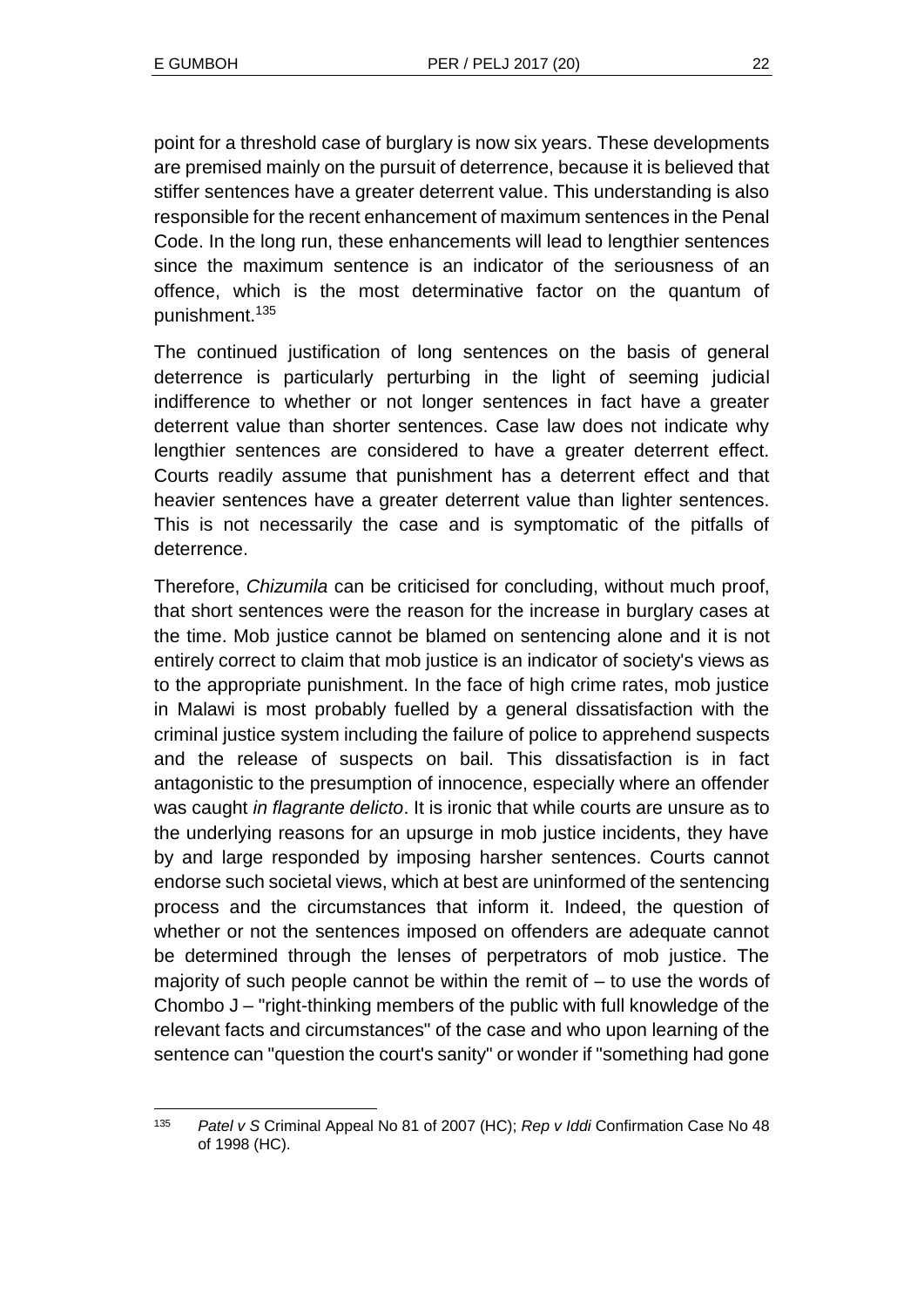wrong with the administration of justice".<sup>136</sup> After all, it is questionable whether judicial officers in fact know the views of society.<sup>137</sup>

A crucial question that *Chizumila* raises is how a court can, on the one hand, be ostensibly unconcerned about whether imprisonment succeeds in deterring offenders and, on the other, justify increasing the level of sentences on the basis that lower sentences are incapable of reducing crime. The latter reasoning can hold only if the deterrent effect of imprisonment is certain and it is known that longer sentences have a greater deterrent effect. Therefore, if the court is not interested in knowing whether deterrence is at all achieved by imprisonment then it has no basis for adopting a sentencing policy that imposes longer sentences in a bid to attain deterrence. Such sentences would be contrary to the right to liberty in that the deprivation of liberty is not rationally connected to its stated aim. It is paradoxical that a court, as the authority responsible for depriving an offender of' liberty, has no interest in knowing if the stated aim can be achieved but rather proceeds on an assumption that the deprivation of liberty for a longer time will achieve the desired goal. A limitation of a right is justifiable in terms of section 44 of the Constitution if, among other things, it is reasonable in that the aim it seeks to achieve is actually achieved. In the context of imprisonment, the deprivation of liberty cannot pass constitutional scrutiny where the authority restricting the right is indifferent to whether such deprivation will in fact achieve the stated objective.

Furthermore, the tendency to enhance sentences with little concern as to whether the purpose for the enhancement will be achieved violates the right to human dignity, because it reduces an offender to a means to an end. In this case, an offender is used purely to satisfy public sentiment without any regard as to whether the restriction of his rights will achieve the legitimate goal of reducing crime. Sentencing cannot be led by public sentiment alone;<sup>138</sup> if anything, courts must lead public opinion by upholding the constitutional rights of offenders. In addition, it is not proper for a court to be indifferent to whether an enhanced sentence has a greater deterrent value than a lesser sentence, since a limitation must constitute the least restrictive means to achieve the objective. Needless to say, public sentiment is not a lawful basis on which the right to liberty may be limited. In the case of imprisonment, a court cannot justifiably impose a longer sentence in the absence of proof that a shorter sentence (a less restrictive means) cannot achieve the same objective. This is supported by Chikopa J in *Rep v* 

 $\overline{a}$ 

<sup>136</sup> *Rep v Masula* Criminal Case No 65 of 2008 (HC) 4.

<sup>137</sup> Terblanche *Guide to Sentencing* 166.

<sup>138</sup> *S v Makwanyane* 1995 3 SA 391 (CC*)* paras 87-89, 187, 199, 265 and 304.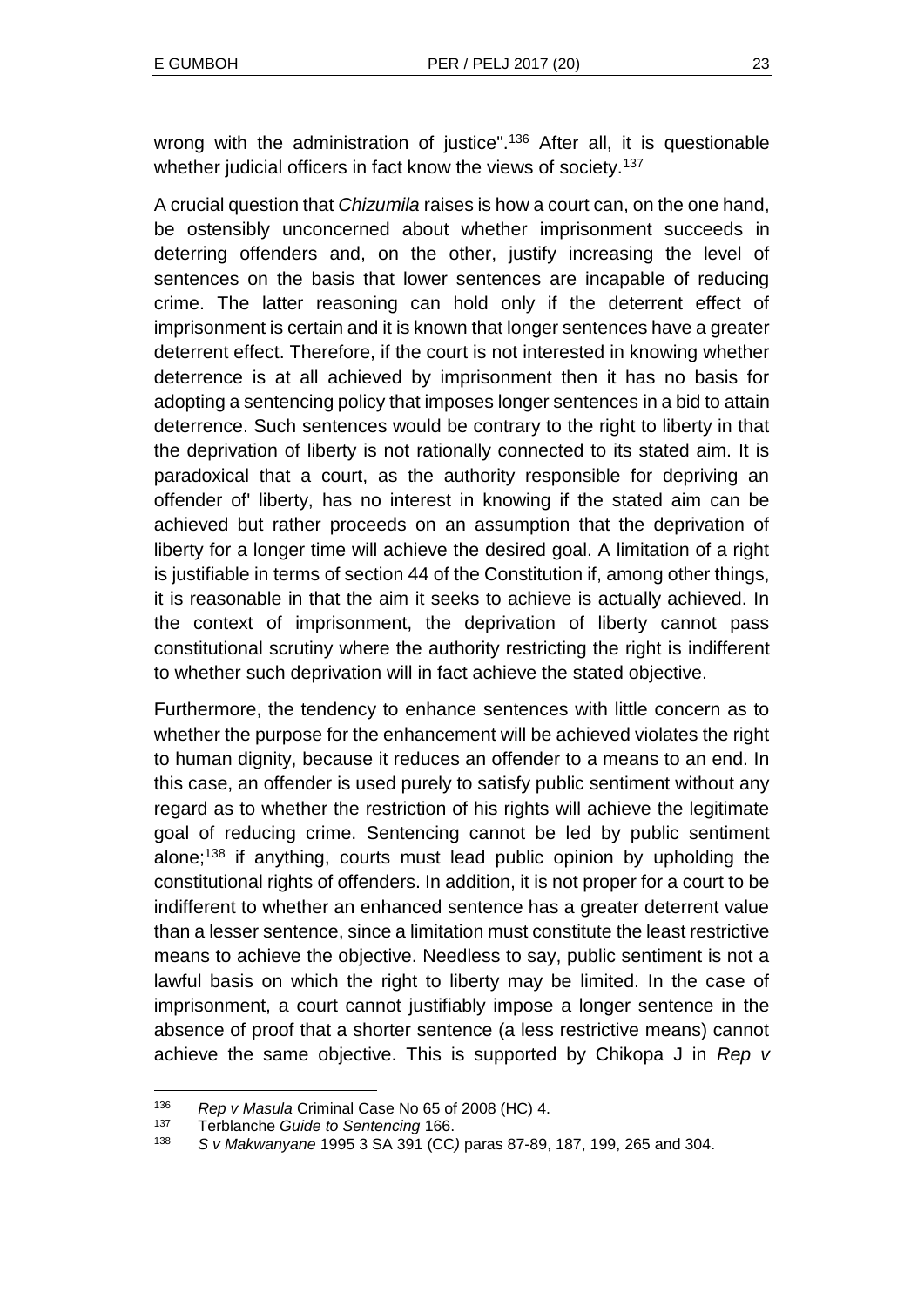*Kapitawo,* where it was held that a court must not only state its basis for claiming that an offence is prevalent but also why the offence is on the increase and how or why a stiffer sentence would reverse the situation.<sup>139</sup> Such statements, the judge continued, are matters of fact, the truth of which must be carefully established beyond reasonable doubt.<sup>140</sup> Therefore, indifference to the realisation of the aims of punishment is indefensible and duplicitous.

### *3.7. Going beyond deterrence*

It is important to note some recent developments regarding the role of deterrence in sentencing. In 2013 the High Court issued a string of judgments advocating a shift in sentencing policy regarding the punishment of serious offences.<sup>141</sup> It urged courts to move beyond deterrence as the goal of punishment and consider rehabilitation as a legitimate purpose of punishment. For instance, in *Rep v Keke* it was held that public interest goes beyond deterrence and extends to the reformation of an offender so that the punishment process results in making him a better person in the community.<sup>142</sup> Further, in a clear departure from the principles advanced in earlier cases like *Chizumila*, the High Court has held that immediate imprisonment should not be seen as an automatic disposal of serious offences such as burglary and housebreaking; such offences may be punished with suspended sentences or indeed a non-custodial sentence altogether.<sup>143</sup> It has also encouraged the use of non-custodial sentences for simple theft.<sup>144</sup>

l <sup>139</sup> *Rep v Kapitawo* Confirmation Case No 303 of 2005 (HC) 3

<sup>140</sup> *Rep v Kapitawo* Confirmation Case No 303 of 2005 (HC) 3.

<sup>141</sup> See, for instance, *Rep v Mushali* Confirmation Case No 242 of 2013 (HC) 3; *Rep v Assam* Confirmation Case No 907 of 2008 (HC) 3; *Rep v Chirwa* Confirmation Case No 271 of 2013 (HC) 3; *Rep v Kanyumba* Confirmation Case No 904 of 2008 (HC) 3; *Rep v Mulolo* Confirmation Case No 362 of 2012 (HC) 3; *Rep v Kandodo*  Confirmation Case No 240 of 2013 (HC) 3; *Rep v Kanena* Confirmation Case No 130 of 2013 (HC) 3; *Rep v Headson* Confirmation Case No 129 of 2013 (HC) 3; *Rep v Jali* Confirmation Case No 228 of 2013 (HC) 3; *Rep v James* Confirmation Case No 244 of 2013 (HC) 3; *Rep v John* Confirmation Case No 528 of 2010 (HC) 4; *Rep v Mapeni* Confirmation Case No 466 of 2010, 3; *Rep v Kaufa* Confirmation Case No 314 of 2011 (HC) 3; *Rep v Naphazi* Confirmation Case No 386 of 2011 (HC) 3. All the judgments were authored by Mwaungulu J, as he then was.

<sup>142</sup> *Rep v Keke* Confirmation Case No 404 of 2010 (HC) 8.

<sup>143</sup> *Rep v James* Confirmation Case No 244 of 2013 (HC) 3. Also see *Rep v Mushali*  Confirmation Case No 242 of 2013 (HC) 3; *Rep v Chirwa* Confirmation Case No 271 of 2013 (HC) 3; *Rep v Kandodo* Confirmation Case No 240 of 2013 (HC) 3; *Rep v Mapeni* Confirmation Case No 466 of 2010 (HC) 3; *Rep v Yasin* Confirmation Case No 219 of 2012 (HC) 3.

<sup>144</sup> *Rep v Kotamu* Confirmation Case No 180 of 2012 (HC) 6.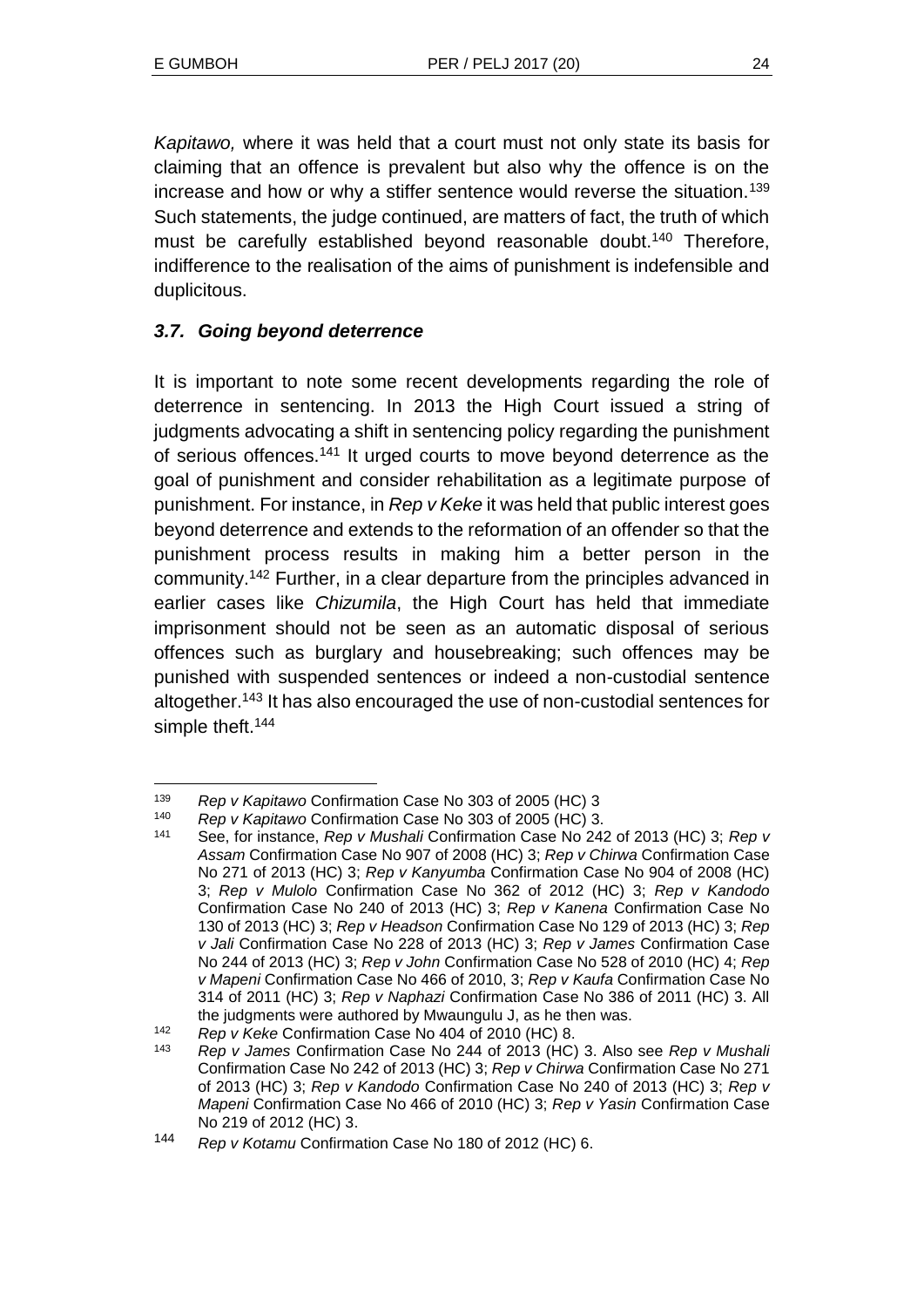## **4. Conclusion**

While Malawian courts have long invoked deterrence in sentencing offenders, they have not delved into the philosophical aspects of this theory. Deterrence retains a significant role in sentencing and is often cited to justify stiff sentences for serious and prevalent offences. Malawian sentencing jurisprudence reflects some of the shortcomings of deterrence. While courts recognise that deterrence carries the risk of the instrumentalisation of offenders, this is deemed problematic only when dealing with first offenders. Further, general deterrence is understood to require punishment that exceeds what is proportional to the offence. It is therefore recommended that courts should give rehabilitation a greater role in sentencing and infuse sentencing decisions with constitutional and international standards. Courts should also reconsider the conceptualisation of general deterrence. Indeed, once it is accepted, as Malawian courts have done, that general deterrence may lead to disproportionate sentences, and that this would infringe the right to human dignity and the prohibition of cruel and degrading treatment, it is futile to assert that repeat offenders may be subjected to general deterrent sentences. It must be recalled that the right to human dignity will be violated where the length of sentence is not commensurate with the gravity of an offence, regardless of whether the sentence has been overtaken by penal objectives such as deterrence or even rehabilitation. In this regard, it is recommended that courts must adopt a stricter interpretation of proportionality, which does not allow for punishment that exceeds the bounds commensurate with the offence.

## **Bibliography**

### **Literature**

Andenaes *Punishment and Deterrence* Andenaes J *Punishment and Deterrence* (Michigan University Press Ann Arbour 1974)

Apel and Nagin "General Deterrence" Apel R and Nagin DS "General Deterrence: A Review of Recent Evidence" in Wilson JQ and Petersilia J (eds) *Crime and Public Policy* (Oxford University Press New York 2011) 411-436

### Bentham "Comment on the Commentaries"

Bentham J "A Comment on the Commentaries and a Fragment on Government" (edited by Burns JH and Hart HLA) in *The Collected Works of Jeremy Bentham* (Oxford University Press London 1977)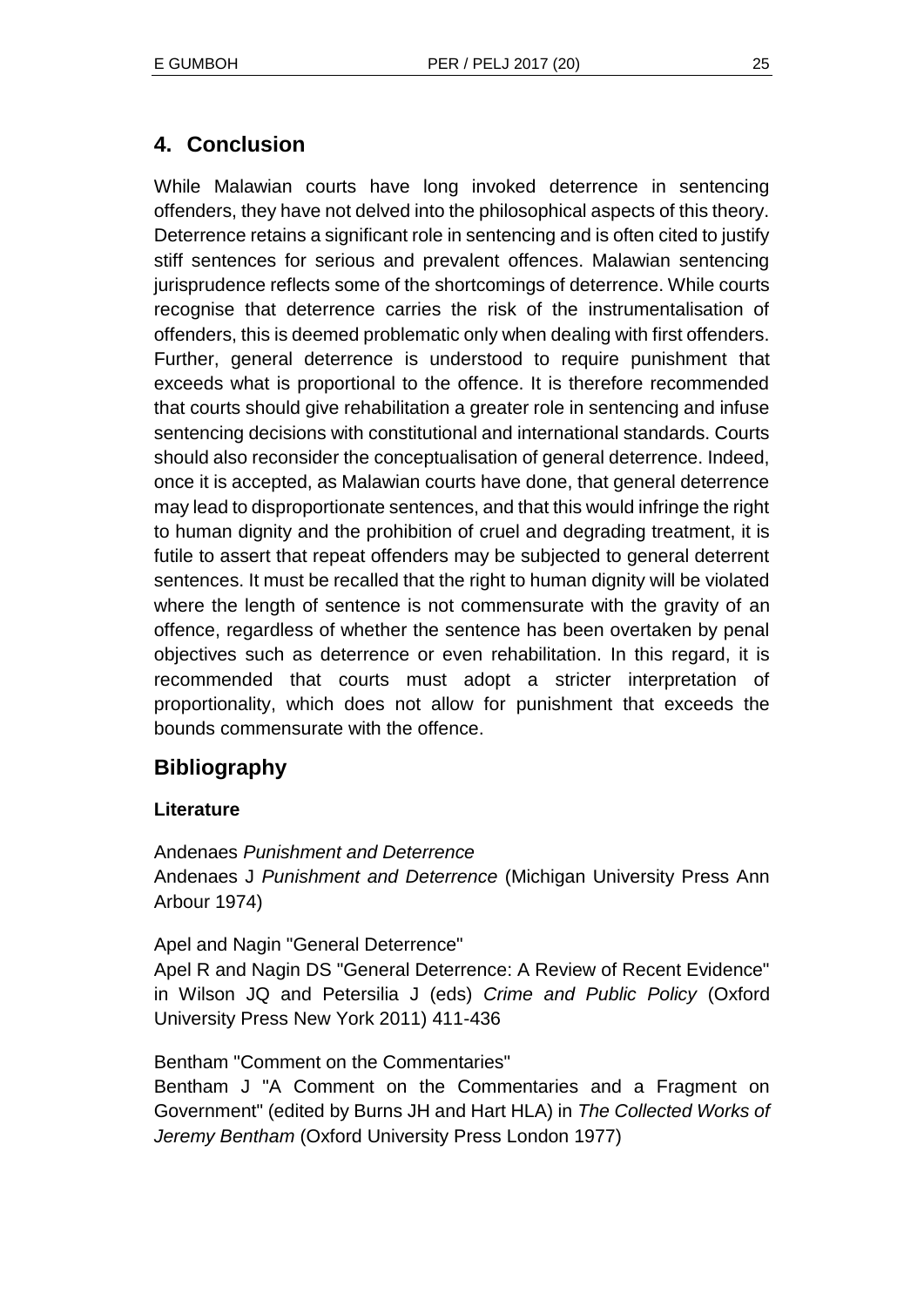Bentham *Principles of Morals and Legislation*

Bentham J *An Introduction to the Principles of Morals and Legislation* (edited by Burns JH and Hart HLA) (Methuen London 1982)

Bykvist *Utilitarianism*

Bykvist K *Utilitarianism: A Guide for the Perplexed* (Continuum International London 2010)

Cavadino and Dignan *Penal System*

Cavadino M and Dignan J *The Penal System: An Introduction* (SAGE London 2002)

Chirwa *Human Rights under the Malawian Constitution* Chirwa DM *Human Rights under the Malawian Constitution* (Juta Cape Town 2011)

Christopher 2002 *NWULR*

Christopher RL "Deterring Retributivism: The Injustice of 'Just' Punishment" 2002 *Northwestern University Law Review* 843-976

Fox and Freiberg *Sentencing* Fox R and Freiberg A *Sentencing: State and Federal Law in Victoria* (Oxford University Press Oxford 2001)

Geerken and Gove 1975 *Law & Soc'y Rev* Geerken MR and Gove WR "Deterrence: Some Theoretical Considerations" 1975 *Law & Soc'y Rev* 497-513

Gumboh 2017 *JAL* Gumboh E "A Critical Analysis of Life Imprisonment in Malawi" 2017 *JAL* 443-466

Hospers *Human Conduct* Hospers J *Human Conduct: An Introduction to the Problems of Ethics* (Thomson Learning New York 1961)

Kant "Penal Law and the Law of Pardon"

Kant I "The Penal Law and the Law of Pardon" in Tonry M (ed) *Why Punish? How Much? A Reader on Punishment* (Oxford University Press Oxford 2010) 31-36

Maestro *Cesare Beccaria*

Maestro MT *Cesare Beccaria and the Origins of Penal Reform* (Temple University Press Philadelphia 1973)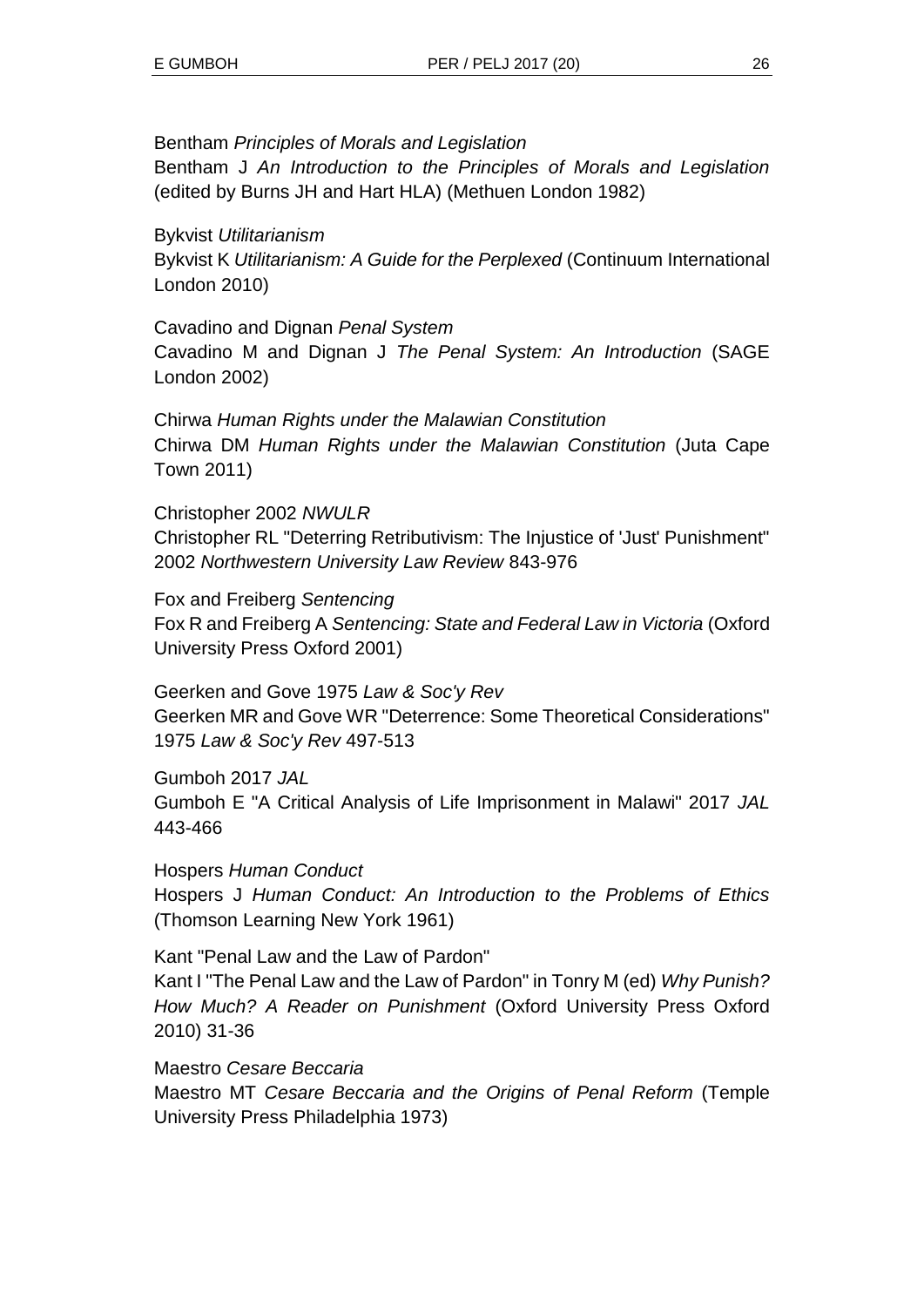Malawi Judiciary *Magistrate's Court Sentencing Guidelines* Malawi Judiciary *Magistrate's Court Sentencing Guidelines* (unpublished 2007)

Marsh, Cochrane and Melville *Criminal Justice* Marsh I, Cochrane J and Melville G *Criminal Justice: An Introduction to Philosophies, Theories and Practice* (Routledge London 2004)

Terblanche *Guide to Sentencing* Terblanche SS *Guide to Sentencing in South Africa* (LexisNexis Durban 2009)

Van Den Haag 1982 *J Crim L & Criminology* Van Den Haag E "Could Successful Rehabilitation Reduce the Crime Rate?" 1982 *J Crim L & Criminology* 1022-1035

Wasik *Emmins on Sentencing* Wasik J *Emmins on Sentencing* (Blackstone London 1998)

Zimring *Perspectives on Deterrence* Zimring FE *Perspectives on Deterrence* (National Institute of Mental Health Washington 1971)

### **Case law**

*Banda v Rep* [1990] 13 MLR 56 (SCA)

*Banda v Rep* Criminal Appeal No 221 of 2009 (HC)

*Bwanali v R* [1964-1966] 3 ALR Mal 329 (HC)

*Chief Public Prosecutor v Nkosi* [1990] 13 MLR 97 (HC)

*Chitsonga v Rep* [1995] 1 MLR 86 (HC)

*Dandaula v Rep* Criminal Appeal No 11 of 2008 (HC)

*Daukire v Rep* Criminal Appeal No 148 of 2004 (HC)

*John v Rep* Criminal Appeal No 131 of 1975 (HC)

*Kafkaris v Cyprus* [2008] ECtHR

*Kalambo v Rep* Criminal Appeal No 199 of 1975 (HC)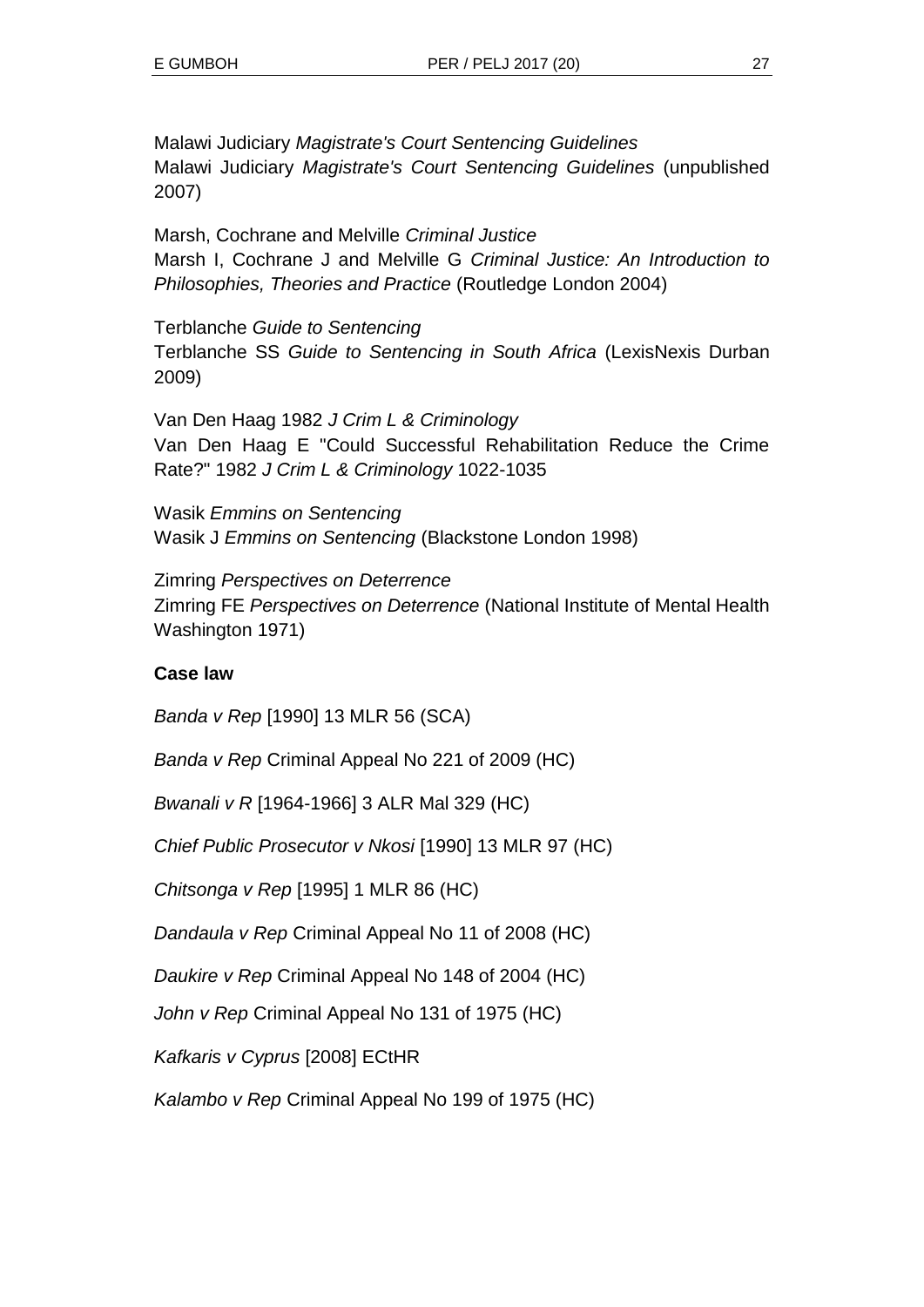*Kamil v Rep* [1973-1974] 7 MLR 169 (SCA) *Kanyinji v Rep* Criminal Appeal No 116 of 2008 (HC) *Kapolo v Rep* Criminal Appeal No 82 of 2007 (HC) *Kumwenda v Rep* (1993) 16(1) MLR 233 (SCA) *Lobo v Rep* Criminal Appeal No 110 of 2008 (HC) *Lusale v Rep* Criminal Case No 141 of 2005 (HC) *Maikolo v R* [1964-1966] 3 ALR Mal 584 (SCA) *Makanjira v Rep* Criminal Appeal No 67 of 2007 (HC) *Makawa v Rep* Criminal Appeal No 196 of 1975 (HC) *Maniote v Rep* [1984-1986] 11 ALR Mal 174 (HC) *Masangano v Attorney General* Constitutional Case No 15 of 2007 (HC) *Mbekeani v Rep* Criminal Appeal No 48 of 2006 (HC) *Millo v Rep* Criminal Appeal No 30 of 2000 (HC) *Moses v Rep* Confirmation Case No 140 of 2011 (HC) *Mpondamwala v Rep* [1984-1986] 11 ALR Mal 306 (HC) *Mtanga v Rep* Criminal Appeal No 15 of 1998 (HC) *Mtetera v Rep* Criminal Appeal No 88 of 2005 (HC) *Mulewa v Rep* [1997] 2 MLR 60 (HC) *Mussa v Rep* Criminal Appeal No 44 of 1995 (HC) *Mwachilira v Rep* Criminal Appeal Case No 86 of 2006 (HC) *Nani v Rep* Criminal Appeal No 1 of 2011 (HC) *Patel v S* Criminal Appeal No 81 of 2007 (HC) *R v Curran* 57 Cr App R 945 *R v Robert* [1961-1963] 2 ALR Mal 291 (HC)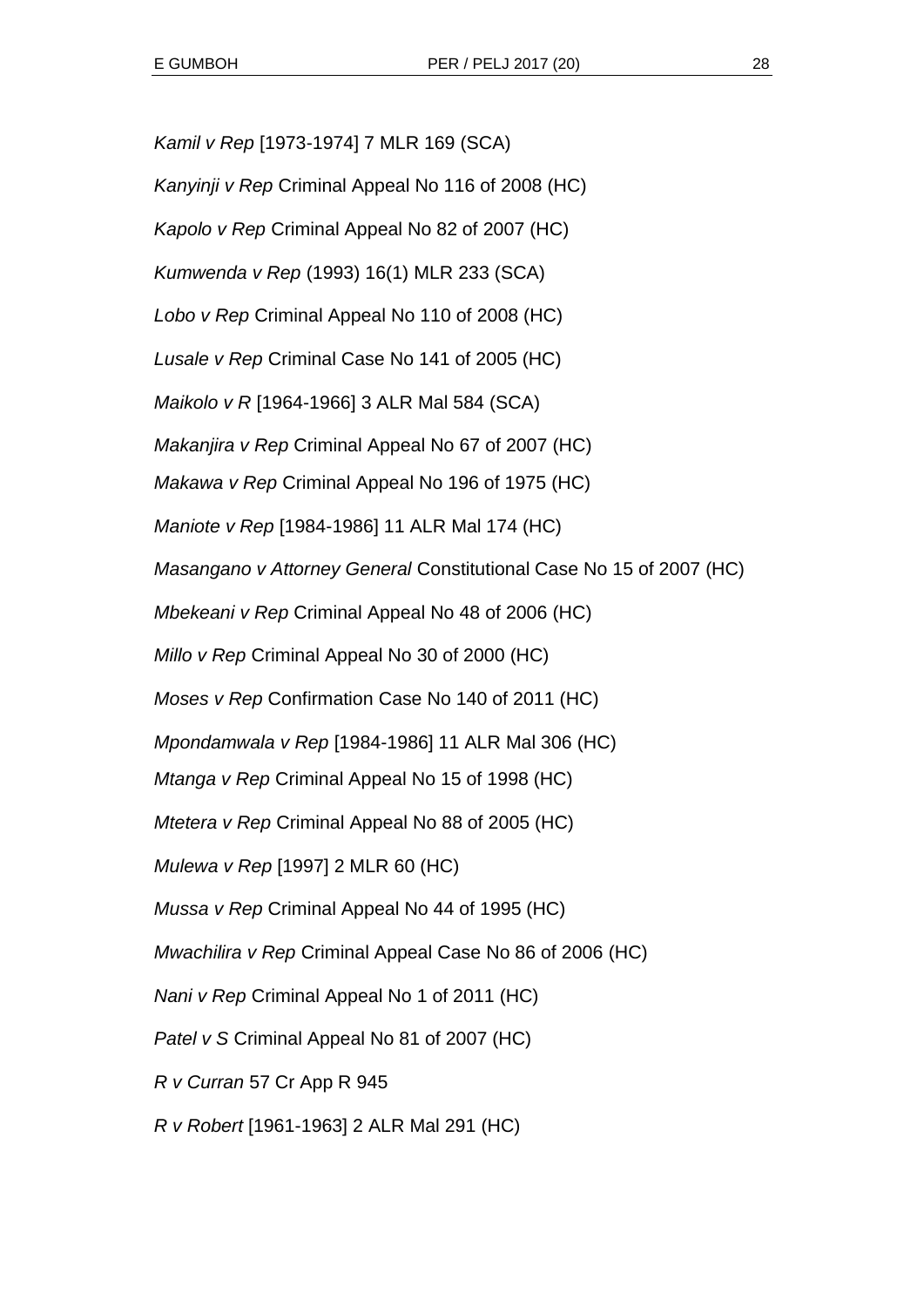*R v White* [1923-1960] 1 ALR Mal 401 (HC) *R v Zagwa* [1923-1960] 1 ALR Mal 415 (HC) *Rendall-Day v Rep* [1966-1968] 4 ALR Mal 155 (HC) *Rep v Adam* Confirmation Case No 500 of 1995 (HC) *Rep v Akishoni* Confirmation Case No 196 of 1997 (HC) *Rep v Alick* Confirmation Case No 725 of 2000 (HC) *Rep v Asidi* Confirmation Case No 955 of 1999 (HC) *Rep v Assam* Confirmation Case No 907 of 2008 (HC) *Rep v Austin* Confirmation Case No 1222 of 2003 (HC) *Rep v Banda* [1984-1986] 11 ALR Mal (HC) *Rep v Banda* Confirmation Case No 633 of 1999 (HC) *Rep v Bayani* Confirmation Case No 11 of 2000 (HC) *Rep v Chavula* Criminal Appeal No 93 of 2005 (HC) *Rep v Chikwana* Confirmation Case No 131 of 2013 (HC) *Rep v Chilenje* [1996] MLR 361 (HC) *Rep v Chimbelenga* [1996] MLR 342 (HC) *Rep v Chinthiti (2)* [1997] 1 MLR 70 (HC) *Rep v Chirwa* Confirmation Case No 271 of 2013 (HC) *Rep v Chitseko* Confirmation Case No 78 of 1997 (HC) *Rep v Chizenga* Confirmation Case No 297 of 2008 (HC) *Rep v Chizumila* [1994] MLR 288 (HC) *Rep v Domingo* Confirmation Case No 850 of 1990 (HC) *Rep v Eneya* Criminal Case No 53 of 2003 (HC) *Rep v Foster* Confirmation Case No 1690 of 2005 (HC)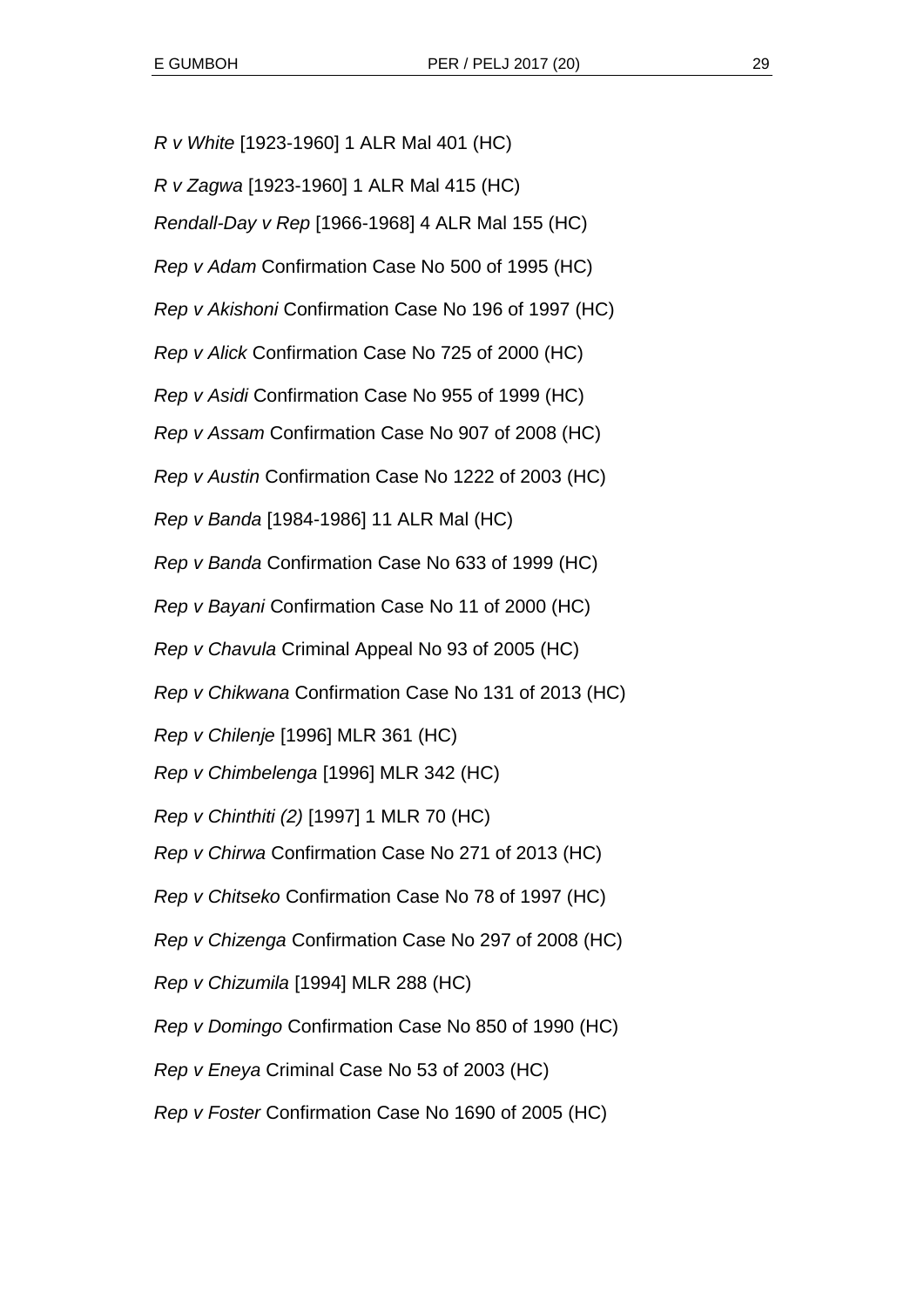*Rep v Gwaza* [1995] 2 MLR 752 (HC) *Rep v Harry* [1997] 1 MLR 119 (HC) *Rep v Harry* [1997] 2 MLR 74 (HC) *Rep v Havula* [1991] 14 MLR 429 (HC) *Rep v Headson* Confirmation Case No 129 of 2013 (HC) *Rep v Iddi* Confirmation Case No 48 of 1998 (HC) *Rep v Jali* Confirmation Case No 228 of 2013 (HC) *Rep v James* Confirmation Case No 244 of 2013 (HC) *Rep v Jeke* Confirmation Case No 178B of 2013 (HC) *Rep v John* Confirmation Case No 528 of 2010 (HC) *Rep v Josephy* Confirmation Case No 261 of 2013 (HC) *Rep v Jumbe* Criminal Appeal No 565 of 2008 (HC) *Rep v Kachimanga* Confirmation Case No 1746 of 2007 (HC) *Rep v Kafwambira* Confirmation Case No 37 of 2008 (HC) *Rep v Kandodo* Confirmation Case No 240 of 2013 (HC) *Rep v Kanena* Confirmation Case No 130 of 2013 (HC) *Rep v Kanyumba* Confirmation Case No 904 of 2008 (HC) *Rep v Kapitawo* Confirmation Case No 303 of 2005 (HC) *Rep v Kathumba* [1997] 1 MLR 390 (HC) *Rep v Katole* [1993] 16(1) MLR 472 (HC) *Rep v Kaufa* Confirmation Case No 314 of 2011 (HC) *Rep v Kayenda* Confirmation Case No 220 of 2003 (HC) *Rep v Keke* Confirmation Case No 404 of 2010 (HC)

*Rep v Kholoviko* [1996] MLR 355 (HC)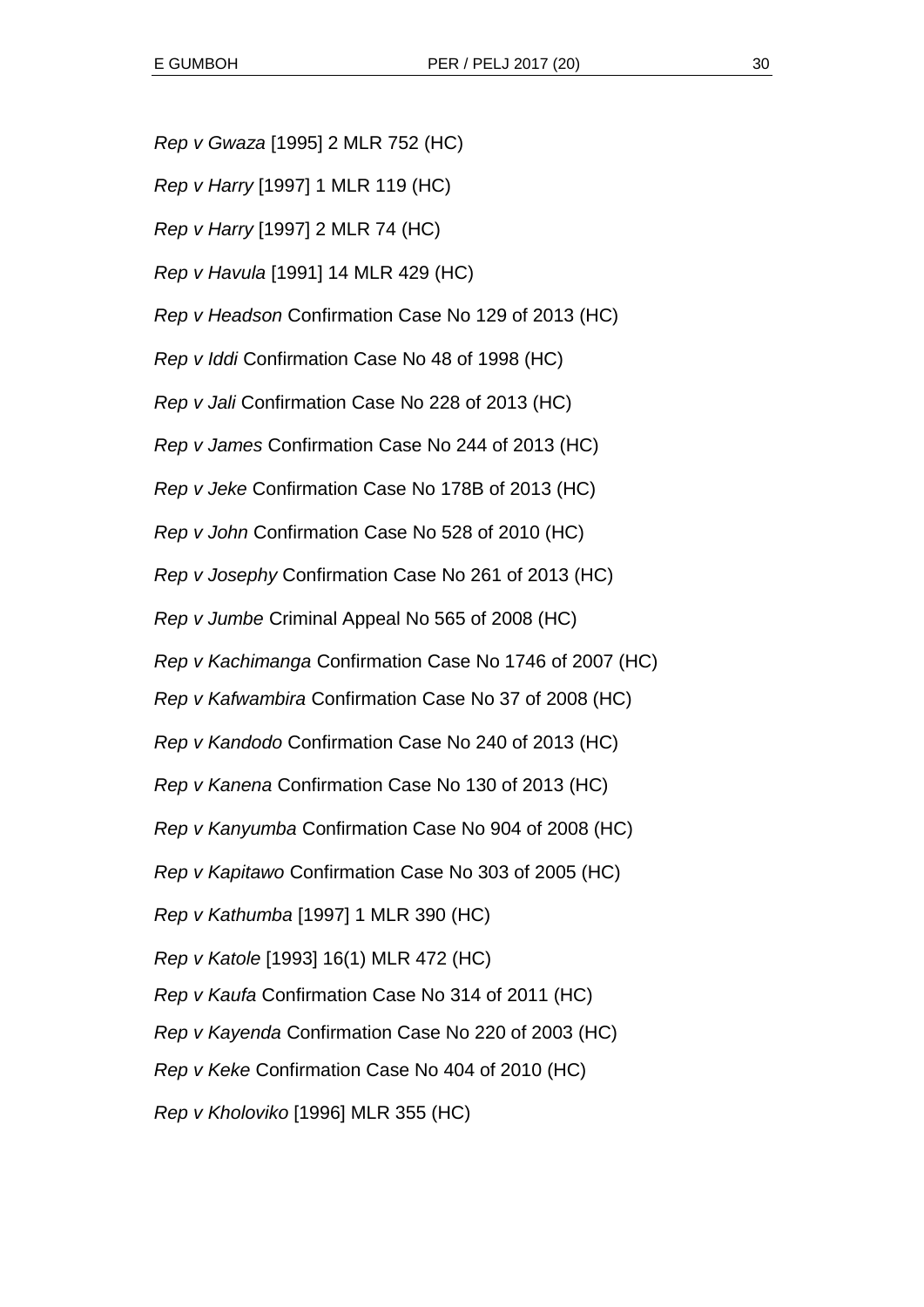*Rep v Kotamu* Confirmation Case No 180 of 2012 (HC) *Rep v Kufandiko* Confirmation Case No 126 of 2009 (HC) *Rep v Lampu* Confirmation Case No 89 of 1996 (HC) *Rep v Limbani* Confirmation Case No 839 of 2005 (HC) *Rep v Madando* [1995] 2 MLR 733 (HC) *Rep v Madelube* Criminal Case No 105 of 2008 (HC) *Rep v Mafaiti* Confirmation Case No 660 of 1990 (HC) *Rep v Magombo* Confirmation Case No 264 of 2011 (HC) *Rep v Makata* Confirmation Case 968 of 1996 (HC) *Rep v Mapeni* Confirmation Case No 466 of 2010 (HC) *Rep v Masula* Criminal Case No 65 of 2008 (HC) *Rep v Matiki* [1997] 1 MLR 159 (HC) *Rep v Matindi* Confirmation Case No 1699 of 1976 (HC) *Rep v Misomali* Confirmation Case No 527 of 1996 (HC) *Rep v Mkoma* [1995] 2 MLR 598 (HC) *Rep v Mpira* [1982-1984] 10 ALR Mal 67 (HC) *Rep v Msowoya* [1987-1989] 12 ALR Mal 394 (HC) *Rep v Mtaya* Confirmation Case No 98 of 1995 (HC) *Rep v Mulolo* Confirmation Case No 362 of 2012 (HC) *Rep v Mushali* Confirmation Case No 242 of 2013 (HC) *Rep v Mutawo* Confirmation Case No 237 of 1999 (HC) *Rep v Mwakikunga* Confirmation Case No 326 of 1998 (HC) *Rep v Mzuzi* Confirmation Case No 1607 of 1998 (HC) *Rep v Nabanda* [1984-1986] 11 ALR Mal 166 (HC)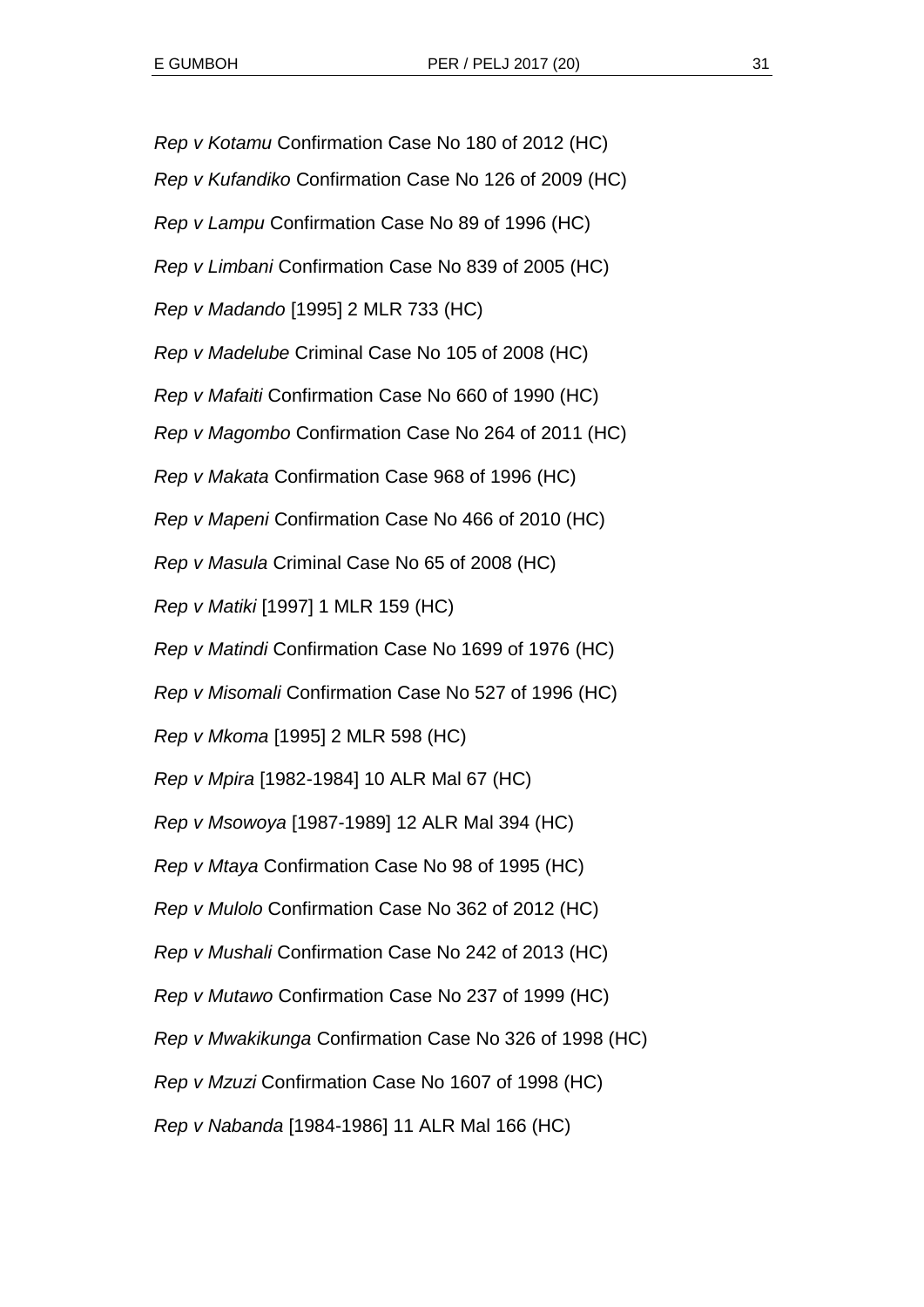| Rep v Naphazi Confirmation Case No 386 of 2011 (HC)       |
|-----------------------------------------------------------|
| Rep v Napulula Confirmation Case No 665 of 2003 (HC)      |
| Rep v Ndamera Confirmation Case No 314 of 2001 (HC)       |
| Rep v Ngomwa Confirmation Case No 1021 of 2003 (HC)       |
| Rep v Nkhata Confirmation Case No 534 of 2003 (HC)        |
| Rep v Nkhoma Confirmation Case No 3 of 1996 (HC)          |
| Rep v Nthara [1984-1986] 11 ALR Mal 338 (HC)              |
| Rep v Nyungwe [1997] 2 MLR 127 (HC)                       |
| Rep v Phale [1991] 14 MLR 438 (HC)                        |
| Rep v Phiri [1984-1986] 11 ALR Mal 176 (HC)               |
| Rep v Phiri [1993] 16(2) MLR 748 (HC)                     |
| Rep v Phiri [1996] MLR 365 (HC)                           |
| Rep v Phiri [1997] 2 MLR 92 (HC)                          |
| Rep v Sakhwinya Confirmation Case No 359 of 2013 (HC)     |
| Rep v Samson Confirmation Case No 169 of 2013 (HC)        |
| Rep v Sozinyo [1997] 2 MLR 16 (HC)                        |
| Rep v Tembo Confirmation Case No 726 of 2000 (HC)         |
| Rep v Tembo Confirmation Case No 187 of 2013 (HC)         |
| Rep v Tomasi [1997] 2 MLR 70 (HC)                         |
| Rep v Wilson; Rep v Khapuleni [1995] 2 MLR 567 (HC)       |
| Rep v Yasin Confirmation Case No 219 of 2012 (HC)         |
| S v Makwanyane 1995 3 SA 391 (CC)                         |
| Vinter v United Kingdom Application Nos 66069/09, 3896/10 |

and 130/10, Merits, 9 July 2013 (ECtHR)